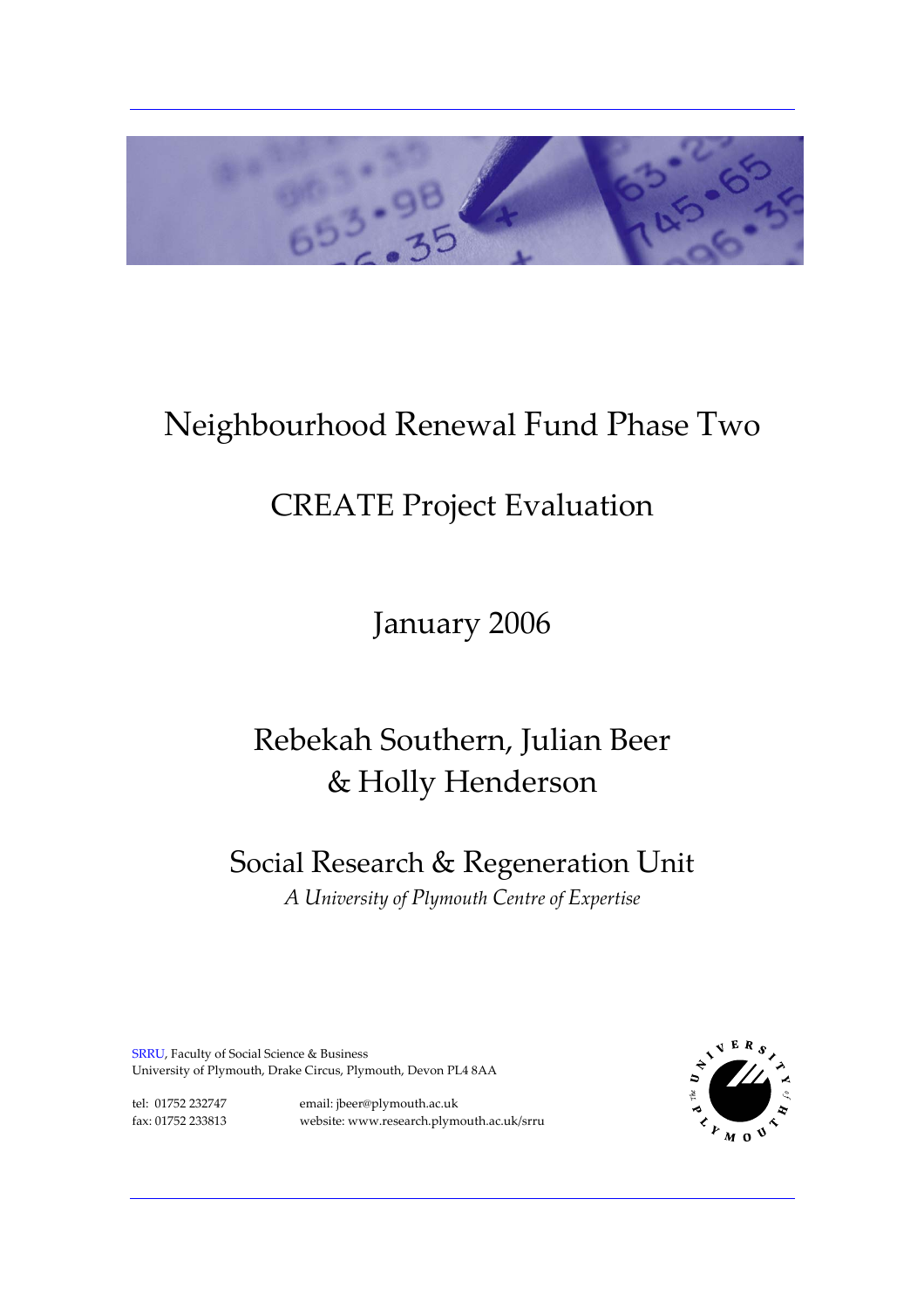

# Neighbourhood Renewal Fund Phase Two

# CREATE Project Evaluation

# January 2006

# Social Research & Regeneration Unit

*A University of Plymouth Centre of Expertise*

Commissioned on behalf of Plymouth 2020

Researched by: Rebekah Southern Holly Henderson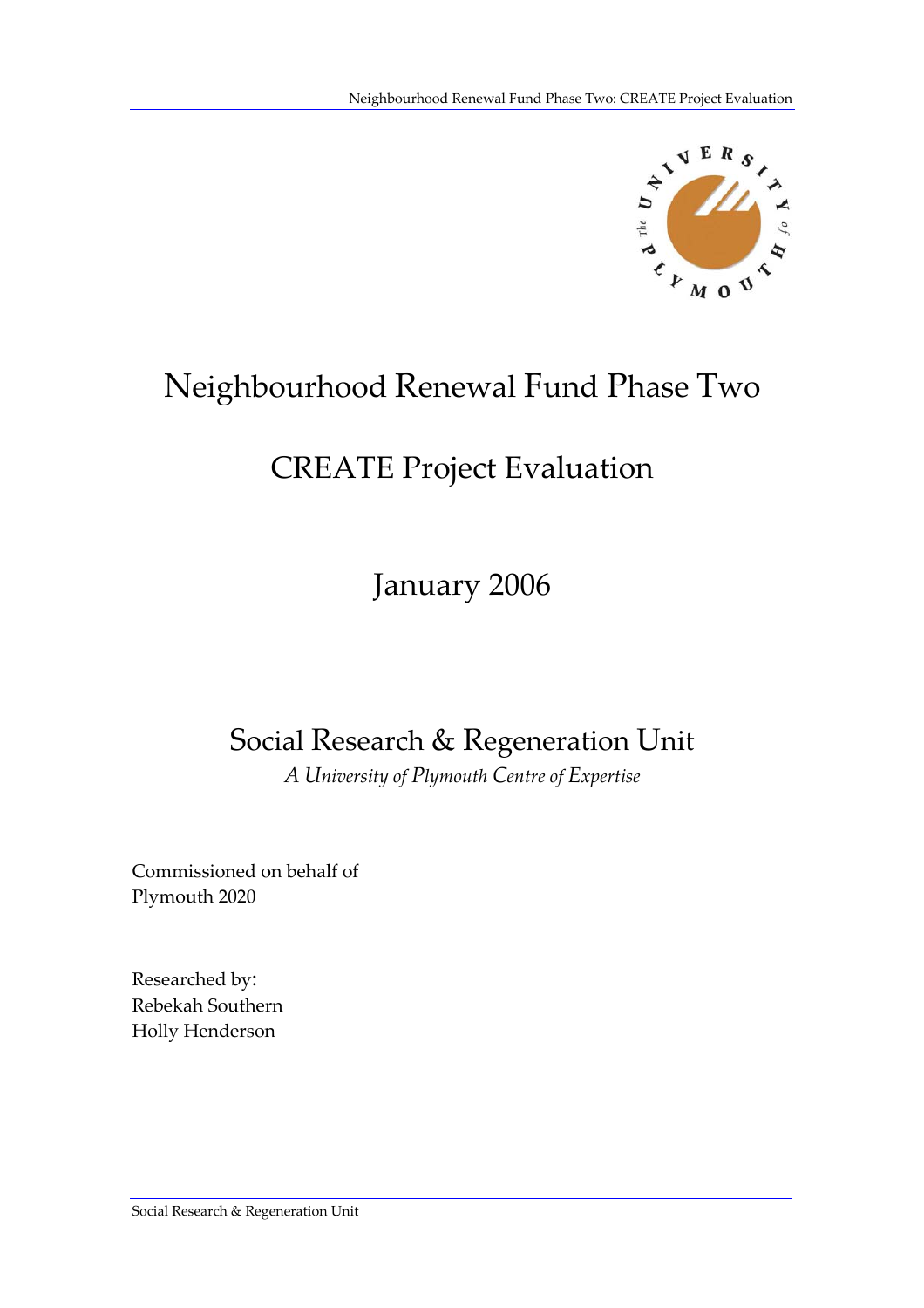# Executive Summary

### **Introduction**

The Social Research & Regeneration Unit at the University of Plymouth was commissioned by Plymouth 2020 Partnership to evaluate the Community Renewal Education And Training Enterprise (CREATE) project as part of Plymouth's overall Neighbourhood Renewal Fund (NRF) Phase Two Evaluation. The CREATE evaluation was conducted between the autumn of 2005 and January 2006. This report summarises the main research findings.

## **Problems to be Addressed by the Project**

CREATE is a continuation of a cross cutting NRF project - the Community Learning and Activity Programme (CLAP) ‐ that has been operational since 2003. CLAP covered the five NRF priority neighbourhoods: Barne Barton, Stonehouse, North Pospect, Honicknowle and Ernesettle, and was delivered through one locality based partner organisation in each area – the Tamar Development Trust, the Stonehouse St Peters Icthus Society Ltd (All Saints), North Prospect Partnership CLAD, Honicknowle Commnet and the Budshead Trust respectively. CREATE likewise operates in each of the five areas, but it has expanded to include a sixth partner organisation: Brake Farm Community Resource Centre. Phase Two of the project was approved in April 2004 and granted a total of £150,002 NRF funding until March 2006 to:

- Increase the learning prospects for those whom mainstream funding and educational providers find hard to reach and equalise their opportunities through better access to learning that is more relevant to their needs with a particular focus on literacy and numeracy;
- ◆ Develop the co-ordination of learning within the five neighbourhoods through the inauguration of new neighbourhood learning posts that develop the infrastructure of partner organisations to provide standardised quality assurance;
- Increase the capacity of the Five Areas Forum as a Community Based Learning Provider of Excellence, including the development of a model/protocol for working with mainstream providers, and identifying solutions for the long term sustainability of community learning across the five neighbourhoods.

#### **Aims, Objectives, Outputs and Outcomes Achieved**

CREATE currently has five aims with six supporting objectives. The evaluation process demonstrated that a great deal of activity is occurring in relation to each of these aims and objectives.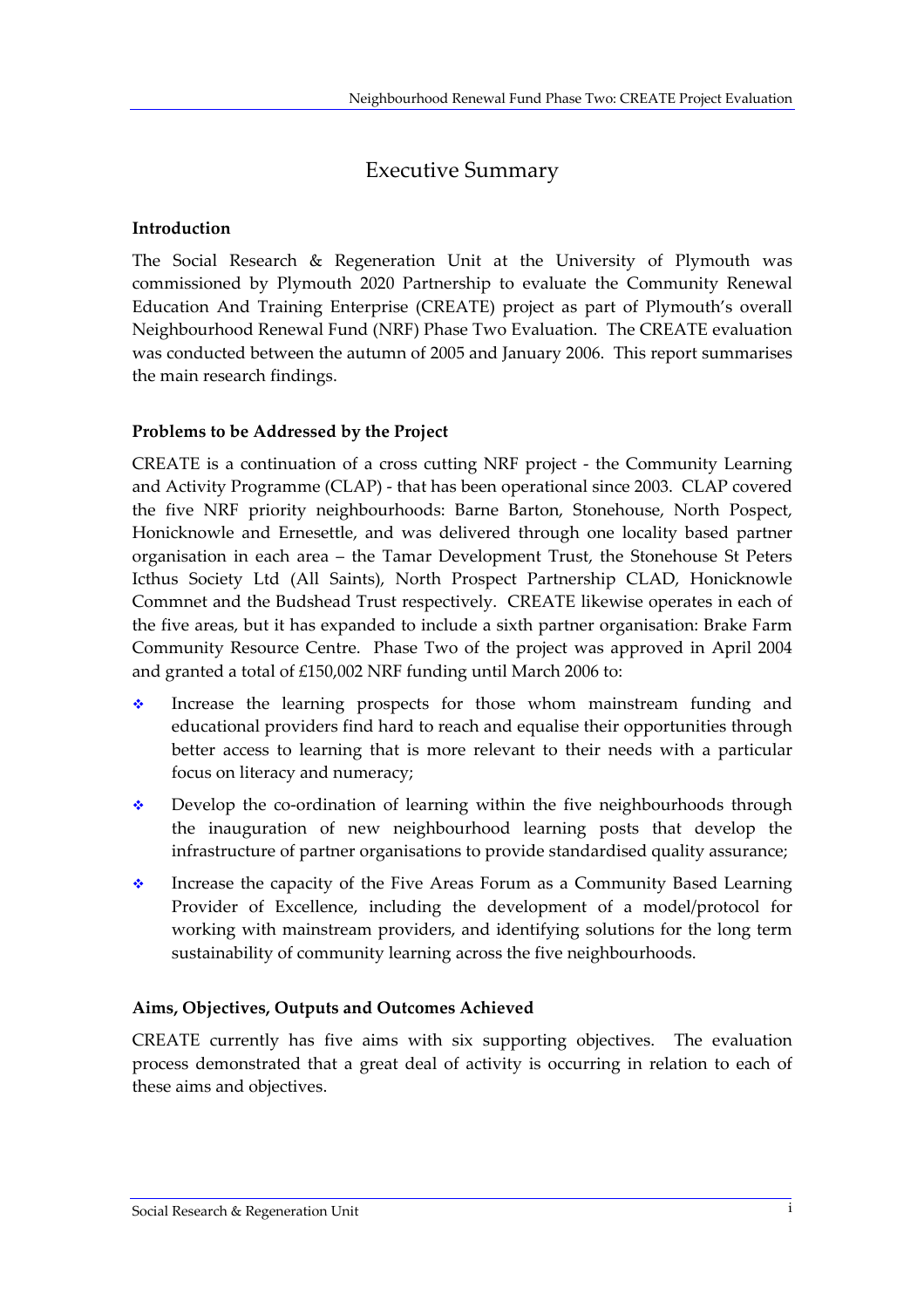It was agreed that for the purposes of the Monitoring & Evaluation Framework, the CREATE project would be measured against four of the core output targets that it is formally contracted to deliver, as part of its NRF funding agreement, plus one of its LSC targets, and an additional target relating to project sustainability. Progress has been made against all of CREATE's output targets. Indeed, the project has already exceeded its target number of new contacts. Although the evaluation team suggest that it might struggle to achieve the full number of learners starting, or the target for progression onto basic skills programmes by the end of its funding period, the overall assessment is positive.

Assessment of outcomes has been more difficult. Until the advent of the Monitoring & Evaluation Framework earlier this year, the project had been focussing primarily on its contracted outputs. As such, the evaluation team have worked with the Strategic Learning Co-ordinator to develop suitable outcome indicators and targets, and also establish a *'current position'* in relation to these targets. Although a good deal of progress has been made in this respect, the data has not been finalised due to staff illness within the CREATE project. A separate report will therefore be submitted to the NRF Team by the Strategic Learning Co-ordinator in due course.

Feedback from CREATE beneficiaries has been overwhelmingly positive. Although a limited number of comments were made to the effect that better linkages between the different neighbourhoods involved in the project would have been beneficial, the individual stories of those that were met suggest that CREATE has been extremely successful in engaging local people into learning. Moreover, this engagement has changed their lives for the better. Against this backdrop, it is not surprising therefore that concerns were expressed about the future of the project beyond the NRF funding period.

#### **Value for Money**

A basic unit cost per learner was calculated by dividing the total funding received (minus £42,000 allocated for capital spend) by the profiled number of learners starting (599). This equates to a little over £417 per learner. In the considered view of the LSC representative interviewed CREATE represents good value for money when compared to similar projects that the LSC funds.

#### **Wider Impacts Achieved in relation to Floor Targets**

CREATE contributes to key Government Floor Targets in relation to worklessness and the activities and linkages established through the project also offer benefits for other targets but it is more closely aligned to local and national strategies for skills development.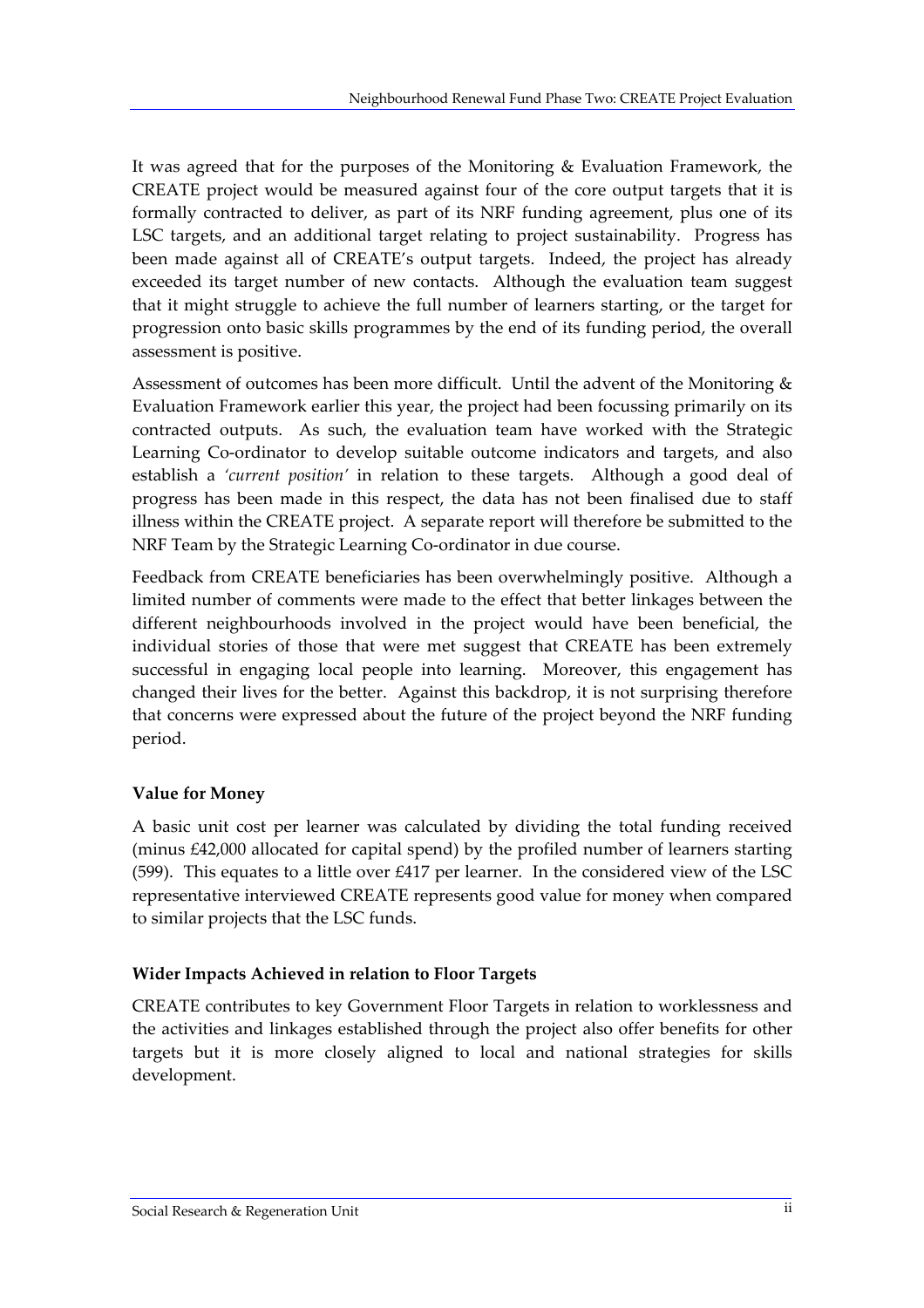#### **Sustainability and fit with the Mainstream**

The importance of long-term sustainability has been recognised by the project since its inception. Indeed, this was one of the priorities for the LSC in funding the project, and it is one of the key performance indicators on which CREATE is being judged. Evidence suggests that the prospects of sustainability are good. It is the understanding of the evaluation team that sustainability for CREATE is likely to be achieved through two principal mechanisms: accessing new funding streams and becoming a mainstream provider. In terms of new funding streams, some of the partner organisations have now secured Learn Direct contracts. Additionally, five out of the six partners are currently involved in 'Doorway to Skills' which is an ESF funded initiative (channelled through the LSC). However, it must be noted that these funding streams increasingly require the partners to move towards more formal – including accredited – forms of training. Significantly, the CREATE partners are also part of Plymouth's emerging 'Learning Consortium' which is a city wide developmental initiative that is being funded by the LSC. The idea is that if these organisations can prove that they are delivering learning to an acceptable level, they may be able to partner Further Education Colleges within the city, and even apply for funding direct from organisations such as the LSC.

#### **Project Processes**

This section of the report highlights the key findings to emerge in terms of project delivery. It confines itself to a strategic level discussion of the project, rather than focusing on the specific processes occurring within the individual partner organisations. It is divided into *'external issues'* (i.e. those that have influenced delivery but have been beyond the control of the CREATE Project) and *'internal issues'* (i.e. those that have occurred within the project itself).

Externally, evidence from the evaluation suggests that the key influence on the shape and direction of the CREATE project has come from its funders. In particular, it was felt that at the application stage the project was *'pushed'* further down the accreditation route than its deliverers would have liked in order to secure its grant funding. Whilst this was not warmly welcomed, on the other hand, interviewees indicated that some positive outcomes have occurred as a result. For example, it had enabled them to work in parallel with the Recognition and Recording of Progress and Achievement (RARPA) standards which is a significant achievement. There was also some suggestion that through CREATE, the project deliverers had become more aligned with the LSC's processes and procedures which was considered a beneficial development. Less positive views were expressed about the project's relationship with NRF as a funding body, however, which was seen as less than transparent and embedded with unnecessary bureaucracy.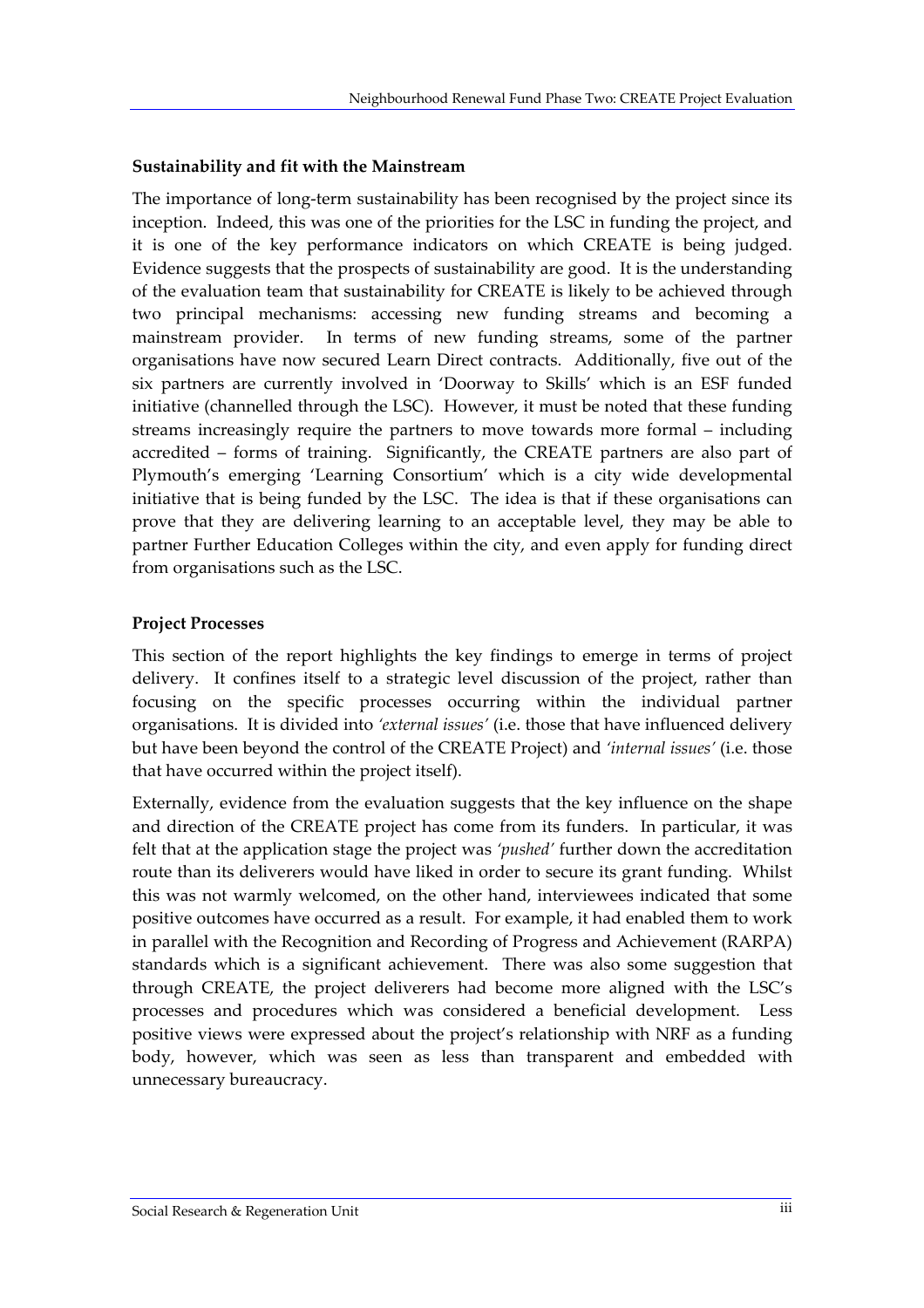Internally, the stakeholders that were interviewed praised the Budshead Trust for its role as project lead. More generally, it was evident that one of the key strengths of the CREATE project is the very good relationships that exist between the different neighbourhoods involved. Partnership working was seen as fundamental to project delivery. This has been facilitated through monthly stakeholder meetings which have enabled the partners to iron out difficulties, as well as share ideas and resources. Evidence suggests that effective partnership working has also occurred between the CREATE partners and wider stakeholders. Importantly, this includes mainstream providers such as the local colleges, with whom they now have a very good relationship, thus enabling a smooth transition for learners into mainstream education where appropriate.

Less positive findings emerge in relation to the project's internal evaluation procedures with particular regard to the recording of information. Although the partners have learned from each other and adopted common procedures in certain areas, there is a general lack of consistency in the recording of information especially concerning learner files.

#### **Conclusions**

It is the considered opinion of the evaluation team, that CREATE is a successful project that has effectively engaged learners, whom mainstream educational providers find hard to reach and that has also contributed to both hard and soft outcomes for its participants. The views of project beneficiaries have been extremely positive, although a limited number of comments were made to the effect that more frequent contact between participants from the different neighbourhoods would have been beneficial, and a certain amount of anxiety was expressed about the future, beyond the period of NRF funding.

On a wider level CREATE contributes to certain key Government Floor Targets, most notably for worklessness, but it is more closely aligned with national and local strategies for skills development. Capturing evidence to support its achievements in the systematic way that is currently required by NRF, has presented something of a challenge for this project, partly due to a lack of consistency in the recording of internal information across the delivery areas.

In terms of project delivery, it was evident that one of the key strengths of the CREATE project is the very good relationships that exist between the different neighbourhoods involved. This has been facilitated through regular stakeholder meetings, which have enabled the partners to iron out difficulties as well as share ideas and resources. There is strong evidence to suggest that it has strengthened the capacity of the partner organisations, although this has been most effective where an educational infrastructure has already been in place. The project has also forged effective partnerships with mainstream providers.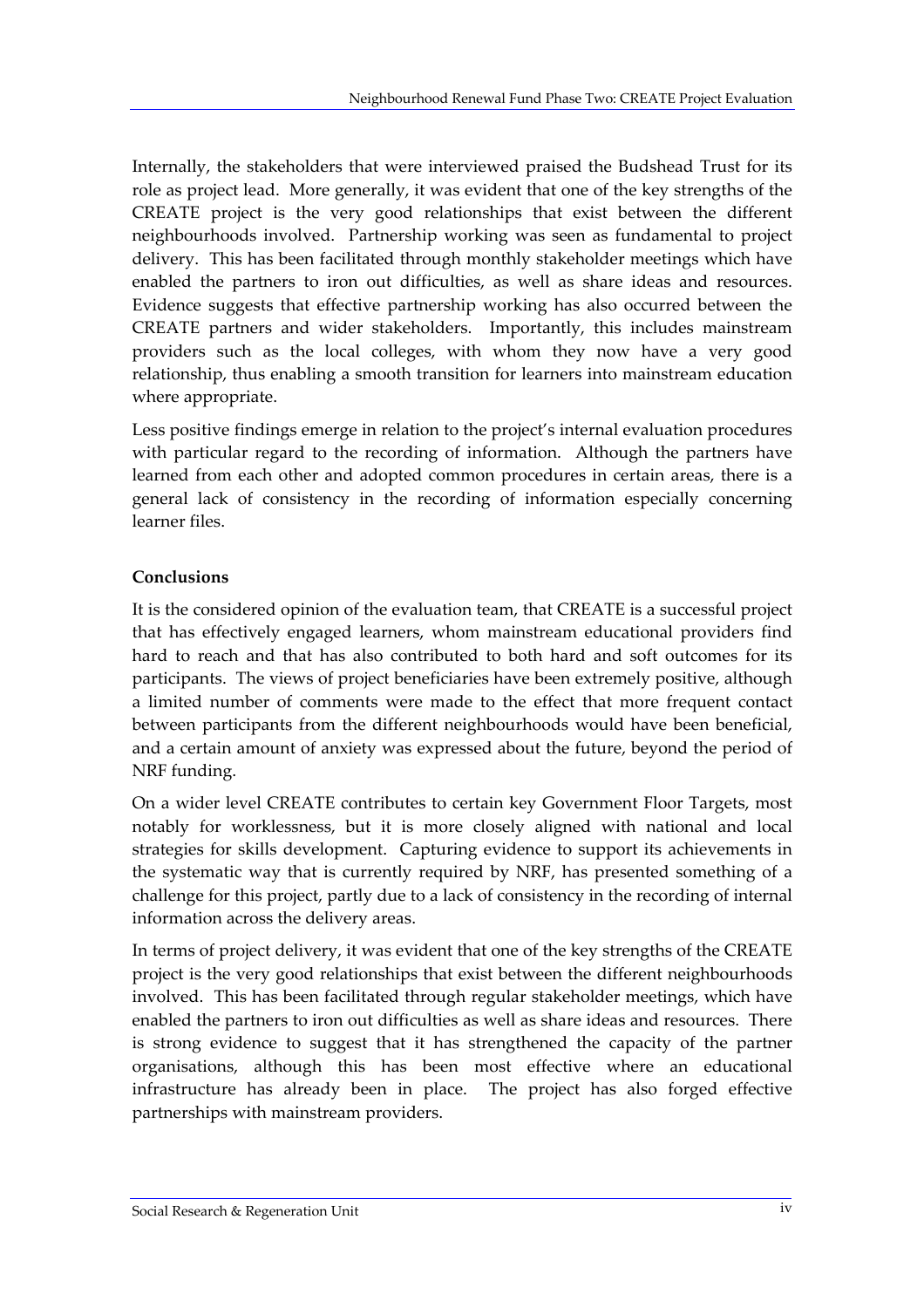Issues of sustainability have been taken very seriously by the project, and evidence from the evaluation suggests that its longer term prospects of continuing in one form or another are very good.

#### **Recommendations and Lessons Learned**

Since the project only has three months left to run within the current NRF funding period, the evaluation team is not recommending that any changes are made to current CREATE activities. Rather, the recommendations and lessons learned section intends to add to the existing NRF evidence base, and inform the delivery of future projects in Plymouth and beyond. It specifically suggests that future initiatives and funding bodies:

- 1. Consider the Lessons Learned from the Federation Approach.
- 2. Streamline Internal Reporting Procedures.
- 3. Consider the Implications of Short‐term Funding Streams on Local Communities.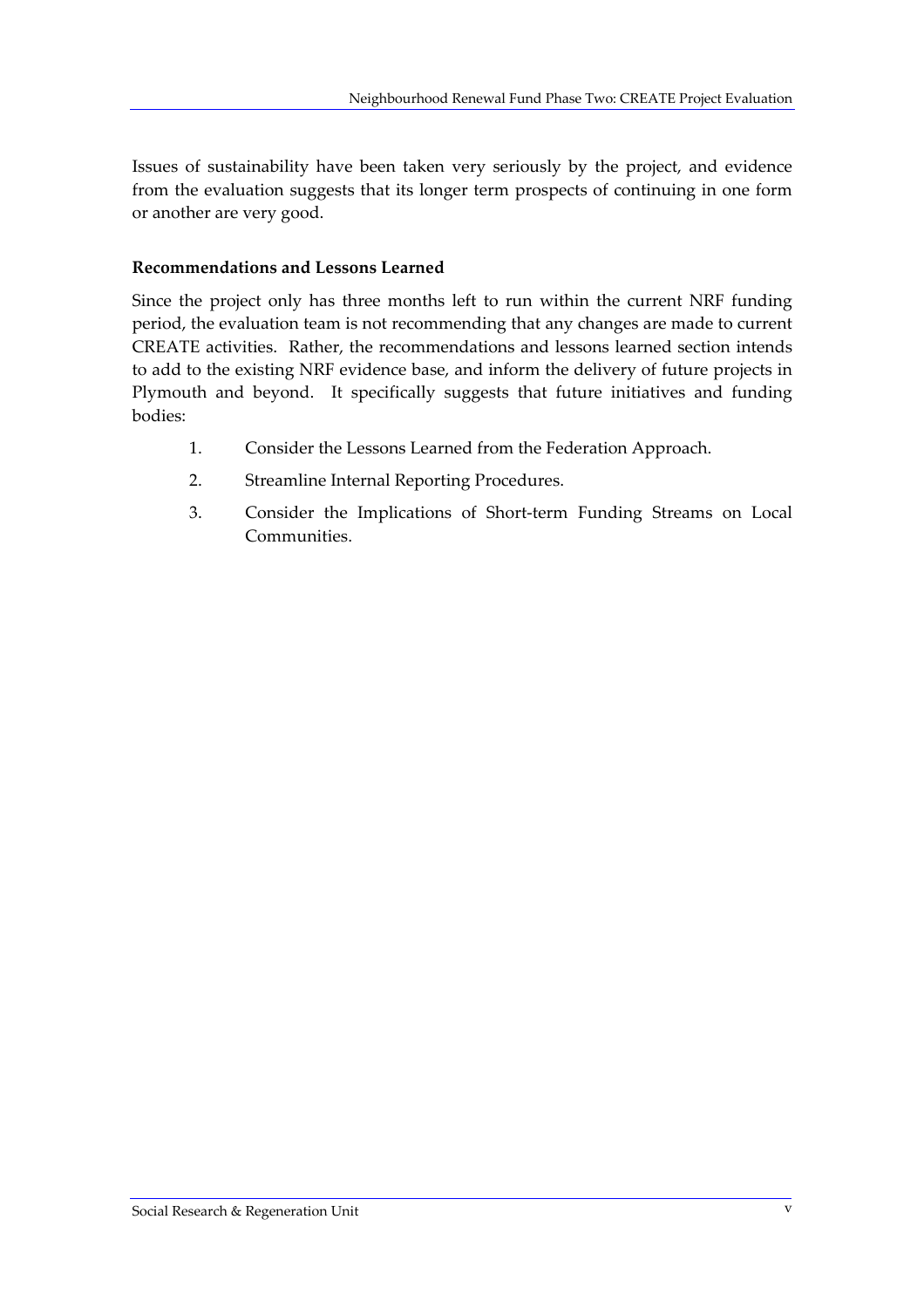*page*

# Contents Page

| 1.0  | Introduction                                               | 1              |
|------|------------------------------------------------------------|----------------|
| 1.1  | The Local Content                                          | 1              |
| 1.2  | <b>Evaluation Approach</b>                                 | $\overline{2}$ |
| 1.3  | Research Methods                                           | 3              |
| 2.0  | Problems to be Addressed by the Project                    | 5              |
| 2.1  | Project Origins                                            | 5              |
| 2.2  | Project Development                                        | 7              |
| 3.0  | Aims, Objectives, Outputs and Outcomes Achieved            | 11             |
| 3.1  | Aims and Objectives                                        | 11             |
| 3.2  | Outputs                                                    | 12             |
| 3.3  | Outcomes                                                   | 12             |
| 3.4  | <b>Beneficiary Feedback</b>                                | 13             |
| 4.0  | <b>Value for Money</b>                                     | 18             |
| 5.0  | <b>Wider Impacts Achieved in Relation to Floor Targets</b> | 19             |
| 6.0  | Sustainability and Fit with the Mainstream                 | 23             |
| 6.1  | <b>Contribution to Mainstream Services</b>                 | 23             |
| 6.2  | Sustainability                                             | 23             |
| 7.0  | <b>Project Processes</b>                                   | 25             |
| 7.1  | <b>External Issues</b>                                     | 25             |
| 7.2  | <b>Internal Issues</b>                                     | 26             |
| 8.0  | Conclusions                                                | 28             |
| 9.0  | <b>Recommendations and Lessons Learned</b>                 | 29             |
| 10.0 | Bibliography                                               | 30             |
|      |                                                            |                |
|      | Appendices                                                 |                |
|      | Appendix A<br>Government Floor Targets 2004                | 31             |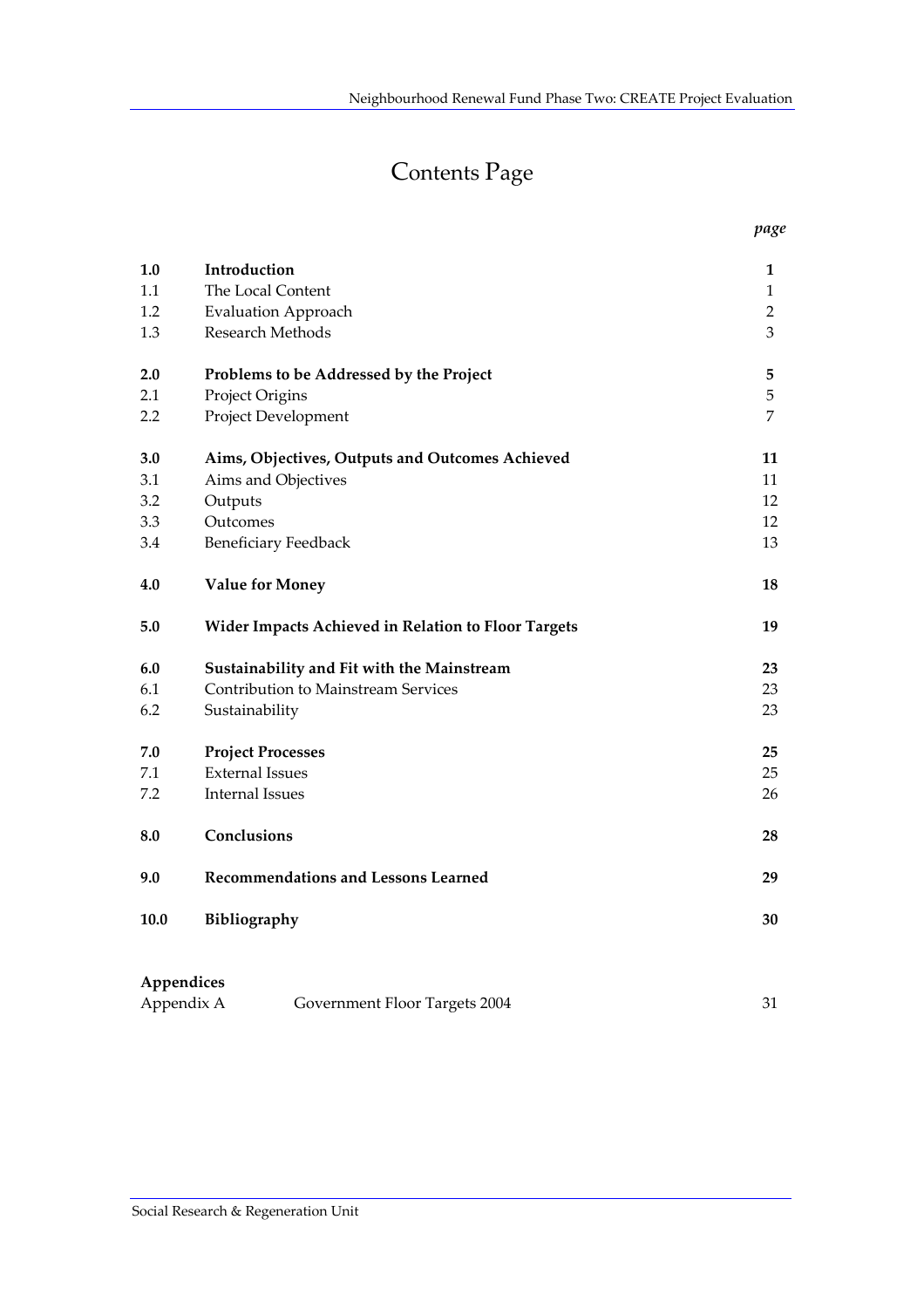| <b>Index of Tables</b> | page                              |    |
|------------------------|-----------------------------------|----|
| Table One              | Neighbourhood Profiles            |    |
| Table Two              | Additional Profile Data           |    |
| Table Three            | <b>CREATE Aims and Objectives</b> | 11 |
| Table Four             | <b>CREATE Project Outputs</b>     | 12 |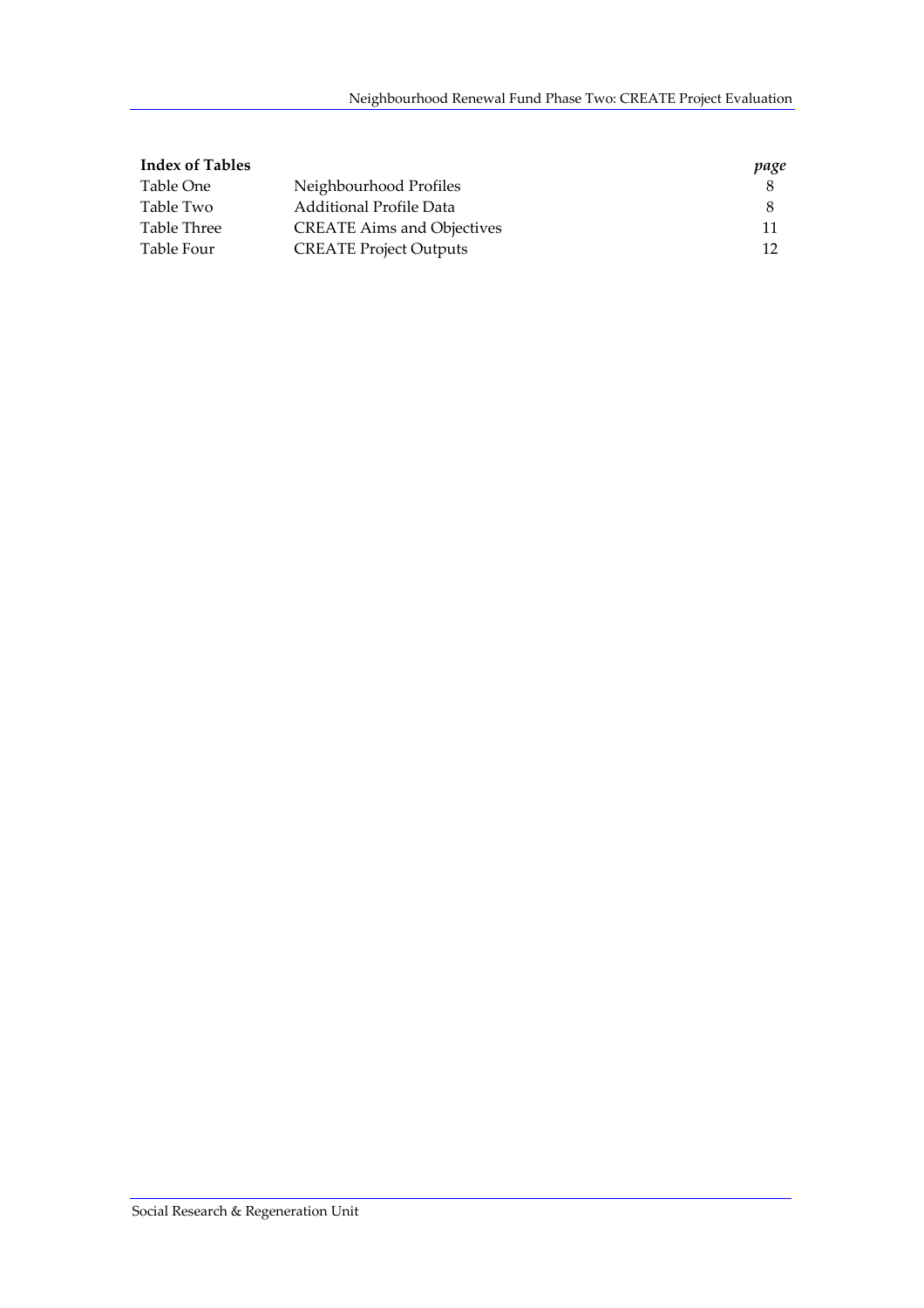# Neighbourhood Renewal Fund Phase Two

# CREATE Project Evaluation

## **1.0 Introduction**

The Social Research & Regeneration Unit at the University of Plymouth was commissioned by Plymouth 2020 Partnership to evaluate the Community Renewal Education And Training Enterprise (CREATE) project as part of Plymouth's overall Neighbourhood Renewal Fund (NRF) Phase Two Evaluation. The CREATE evaluation was conducted between October 2005 and January 2006 and this report summarises the main research findings.

The report begins with an overview of the local NRF context, the evaluation approach taken and the specific methods used. In accordance with the evaluation brief, it then goes on to discuss the problems to be addressed by the project: key achievements; value for money; sustainability and fit with the mainstream; and the processes involved in project delivery. An overall assessment of the project is then made, along with recommendations and lessons for the future.

# **1.1 The Local Context**

Plymouth has been in receipt of Neighbourhood Renewal Funding (NRF) since 2001, the purpose of which is to help the Local Strategic Partnership (LSP) – Plymouth 2020 ‐ deliver the Local Neighbourhood Renewal Strategy. At the national level, NRF aims to *'narrow the gap'* between the most deprived areas and the rest of the country (Social Exclusion Unit 2001). Locally, the focus is on reducing the inequalities that exist in the most deprived neighbourhoods of the city, which at the start of NRF Phase Two were Barne Barton, Stonehouse, North Prospect, Honicknowle and Ernesettle.

Overseen by the Neighbourhood Renewal Sub‐group of Plymouth 2020, there are currently 38 individual projects being funded through the NRF Programme. It is also of note that for NRF Phase Two there has been a move away from the 'bid and deliver' model to a 'commissioning' model of delivery. Hence each individual project sits within a *'commissioning group'*, which is made up of key service providers within the city. CREATE sits within the *'Learning & Work Partnership'* commissioning group.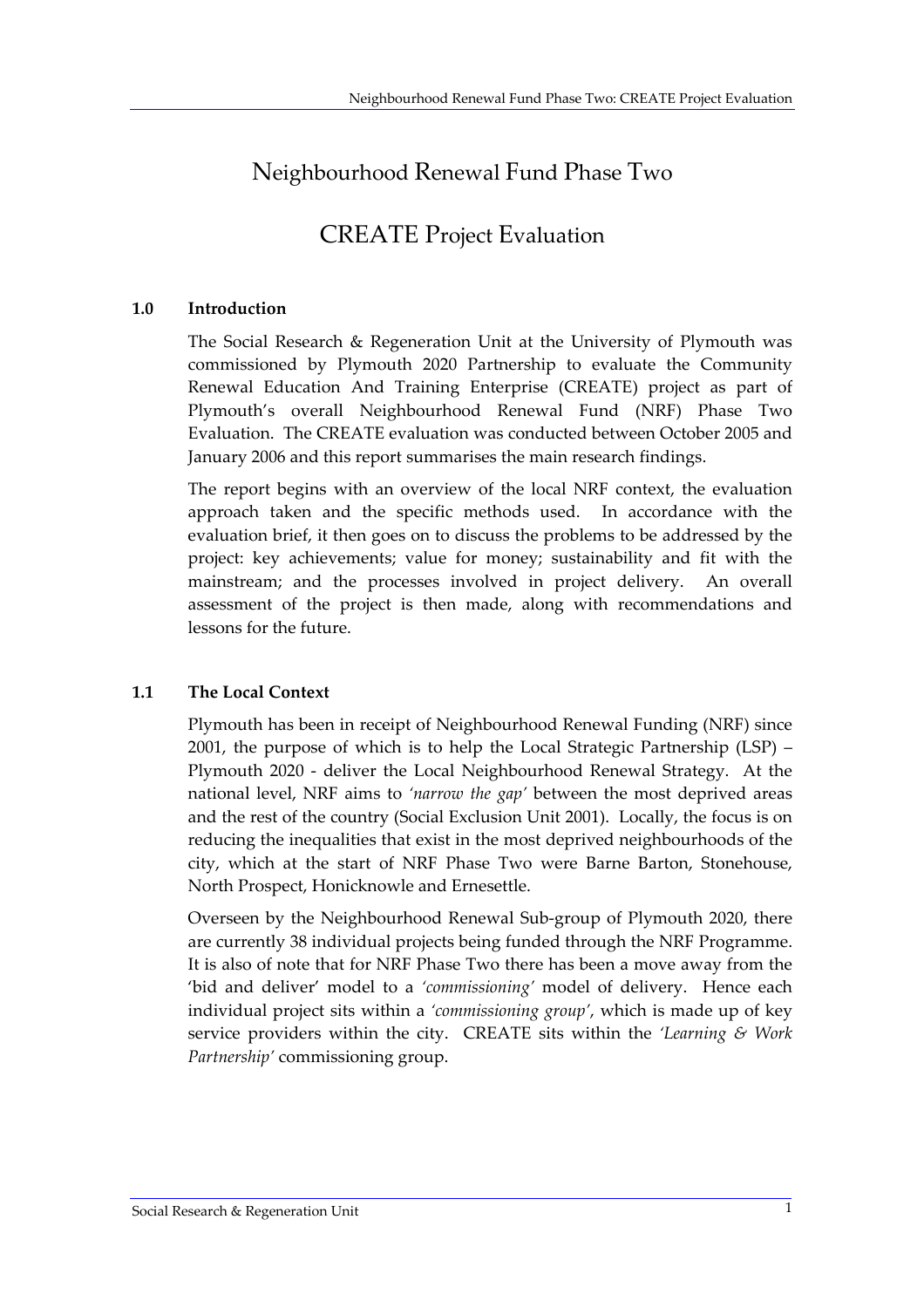#### **1.2 Evaluation Approach**

Phase One of the NRF Programme was evaluated in 2004 by CSR Partnership, and a number of shortcomings were identified in relation to monitoring and evaluation at both programme and project level. In particular the evaluators were unable to assess project outcomes, and were also unable to establish links between project activities and government targets, most notably Government Floor Targets. Consequently, the Neighbourhood Renewal Sub‐group of Plymouth 2020 has been developing and implementing more robust systems for Phase Two. At the project level this has included the introduction of 'Monitoring & Evaluation Frameworks' which require projects to clearly set out the following items in a logical sequence:

- $\triangle$  Needs assessment (the problem to be solved);
- $\triangleleft$  Aims (changes);
- Objectives (activities);
- $\triangleleft$  Outputs/indicators (work generated by the activities);
- ◆ Output targets;
- Outcomes/indicators (changes and benefits that take place as a result of the activities which relate to specific aims);
- Outcome targets.

In addition, and as part of its endeavour to create an *'evaluation culture'* within the city, the Sub‐group took the decision to recruit and train internal evaluators from partner organisations to conduct the Phase Two NRF evaluation, rather than using external consultants. Training for the evaluators has been provided by the Social Research & Regeneration Unit at the University of Plymouth, who have continued their involvement in the process by taking responsibility for the evaluation of two individual projects within the overall programme, including CREATE.

The evaluators' brief is to focus on the following:

- $\triangle$  Problems to be addressed by the project;
- What the project has delivered in terms of aims, objectives, outputs and outcomes;
- $\div$  Value for money;
- Wider impacts achieved in relation to Local Neighbourhood Renewal Targets
- $\cdot$  Sustainability and fit with the mainstream;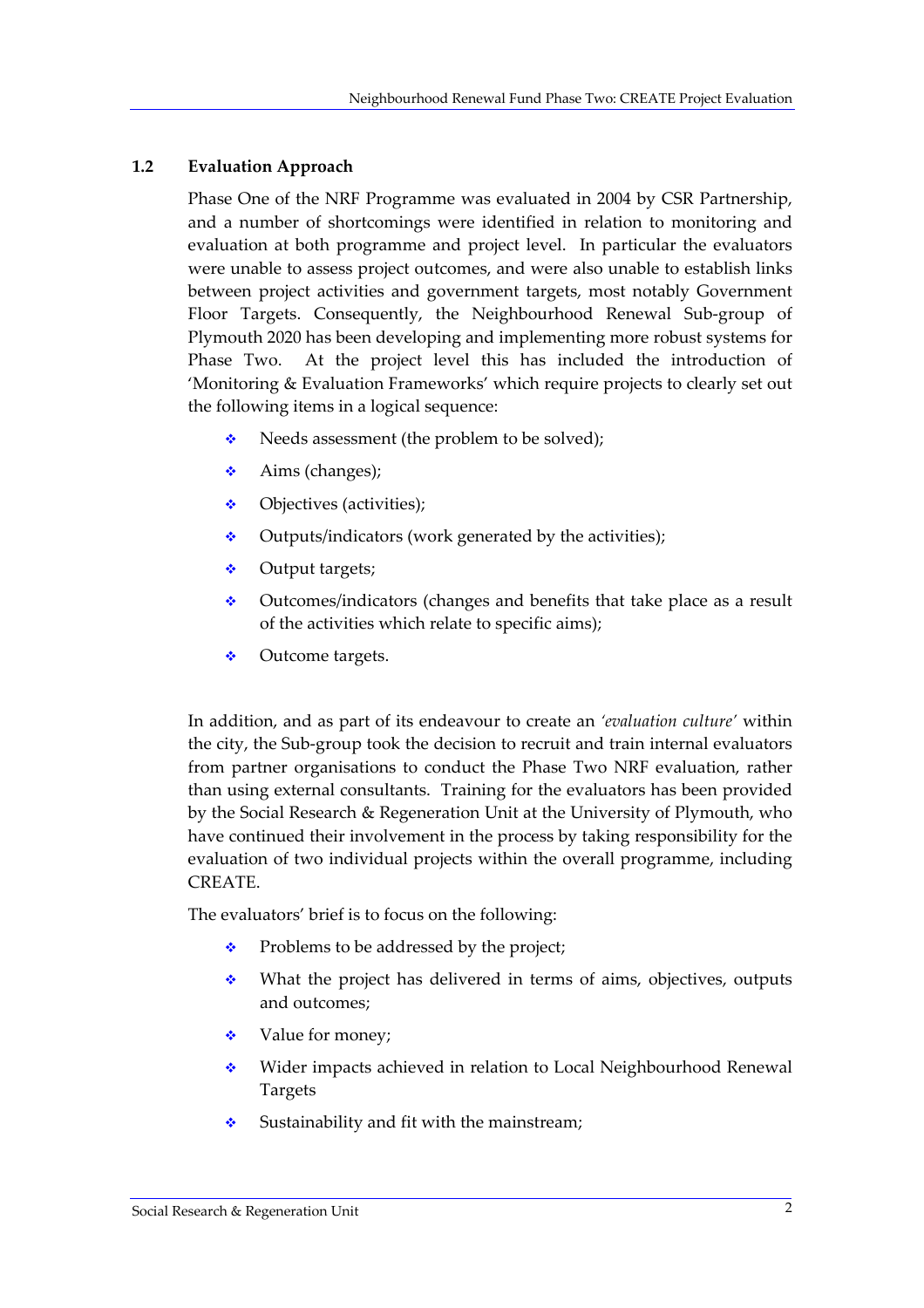- Project processes;
- Conclusions;
- Recommendations and lessons learned.

The newly developed Monitoring & Evaluation Frameworks are central to this process and, since Plymouth's eligibility for future funding will at least in part be judged according to its performance in reducing floor target inequalities, achievements against key Government Floor Targets also provide a focal point for the Phase Two evaluation.

#### **1.3 Research Methods**

Since the NRF projects vary considerably in nature, the evaluators were required to utilise the most suitable research methods to evaluate each individual project. The CREATE evaluation was conducted through a combination of primary and secondary research methods. As a starting point, the evaluation team conducted a desk based investigation of relevant documentation utilising valuable sources of evidence. This included the original project proposal, a selection of quarterly returns and a previous evaluation report (Clay, M. 2004). In order to situate CREATE within its wider context and establish its degree of fit with wider strategies, other local sources of information were also consulted such as the NRF Phase One Evaluation Report (CSR Partnership 2004), the Local Neighbourhood Renewal Strategy (Plymouth 2020 Partnership and Plymouth City Council 2002), as well as national reports such as the Skills Strategy White Paper (DfES 2003) and the DfES (2004) Skills Alliance: Skills Strategy Progress Report.

The secondary research was supplemented where appropriate and where possible within the time‐frame and budget allocation, by a period of focused fieldwork in the form of face-to-face meetings with project beneficiaries and key stakeholders. These meetings were conducted during October 2005 and early part of January 2006. Members of the evaluation team met with seventeen beneficiaries and ten stakeholders. This included:

- The Strategic Learning Co-ordinator (Project Lead).
- At least one (and in some cases two) individuals from each area involved in the delivery of CREATE, who were also members of the Five Areas Forum which is a partnership of locally mandated community groups from each of the NRF neighbourhoods, established in 2002 to assist the development of the regeneration process.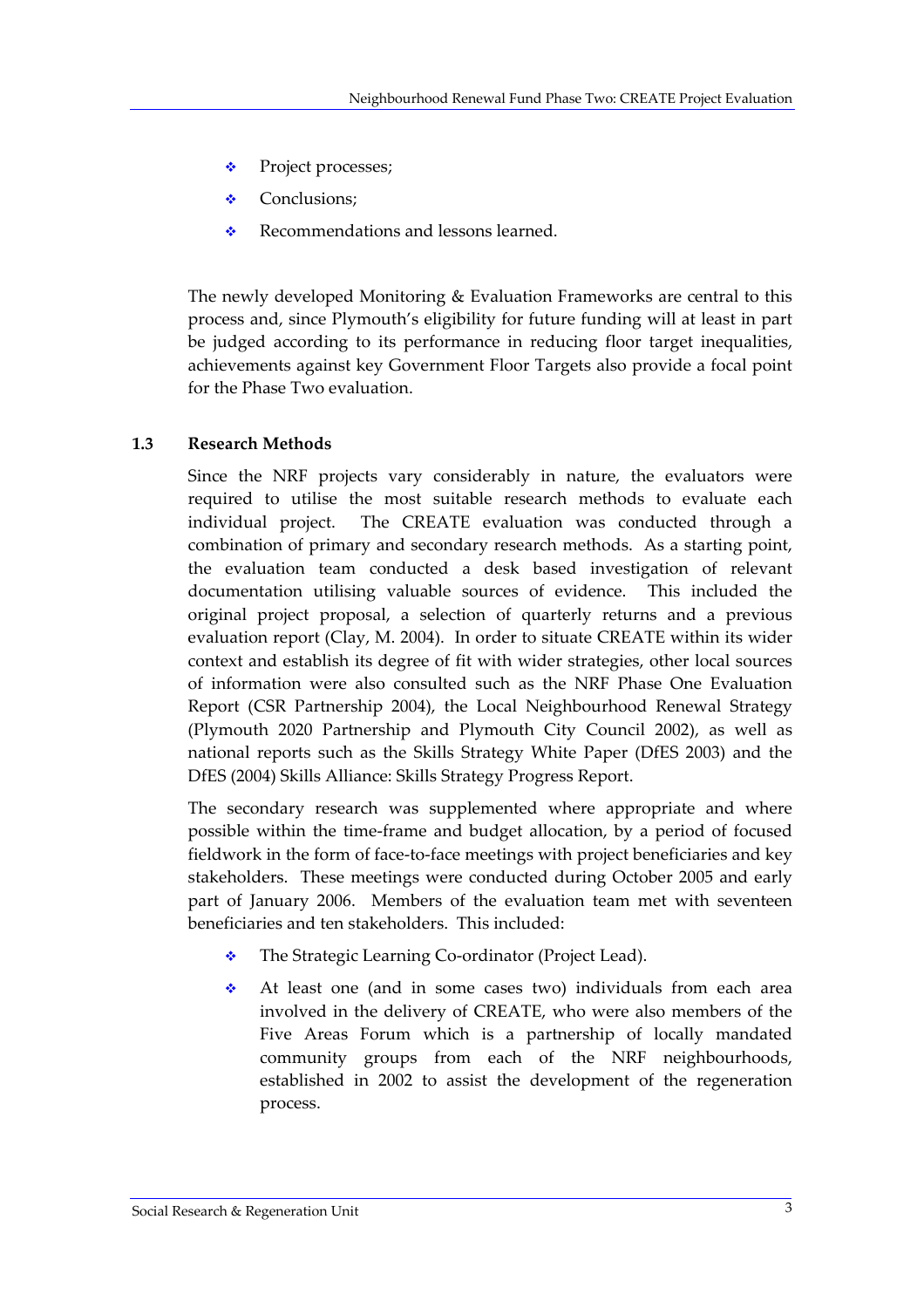A representative from the Learning and Skills Council (LSC) who are co‐funders of the project.

It is of note that the fieldwork was hampered by two factors: a key member of the CREATE delivery team was off work for a considerable period of time due to illness; and one of the beneficiary focus groups had to be cancelled due to an unforeseen tragedy within the group.

The fieldwork followed the ethical procedures set out by the Faculty of Social Sciences and Business Ethical Sub‐committee at the University of Plymouth, and both beneficiaries and stakeholders were assured that any views expressed would not be attributed to individuals within the final report.

It is also important to note that the fieldwork took place following an announcement that, due to *'over‐programming'*, Plymouth 2020 Partnership required all NRF projects examine their budgets, with a view to reducing existing grant funding for the remainder of the NRF funding period. This formed a very important context to the research and may have influenced participants' views of the NRF process.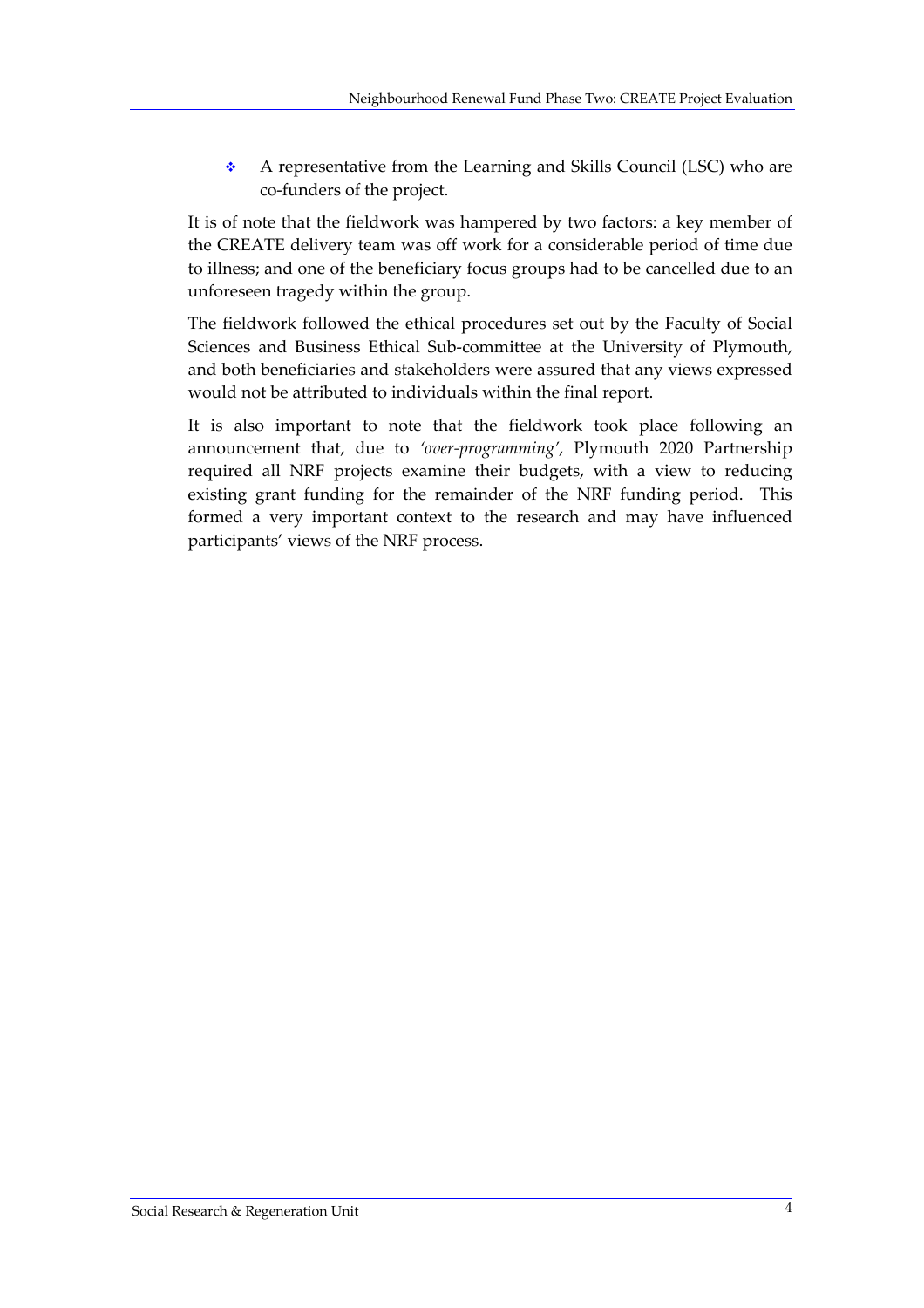#### **2.0 Problems to be Addressed by the Project**

CREATE is a continuation of a cross cutting NRF project ‐ the Community Learning and Activity Programme (CLAP) - that has been operational since 2003. The CLAP project engaged adults in first steps learning, and also supported people into more formal learning and education opportunities. It covered the five NRF priority neighbourhoods: Barne Barton, Stonehouse, North Prospect, Honicknowle and Ernesettle, and was delivered through one locality based partner organisation in each area – the Tamar Development Trust, the Stonehouse St Peters Icthus Society Ltd (All Saints), North Prospect Partnership CLAD, Honicknowle Commnet and the Budshead Trust respectively. CREATE likewise operates in each of the five neighbourhoods, but it has expanded to include a sixth partner organisation: Brake Farm Community Resource Centre.

Phase Two of the project was approved in April 2004 and granted a total of £150,002 NRF funding until March 2006. This was matched with £142,661 of funding from the LSC, totalling  $£292,663$ . The Budshead Trust<sup>1</sup> is the contract holder and has contract management and administrational responsibilities for the CREATE project. Operational oversight rests with the Learning Management Group of the Five Areas Forum. Members of the Learning Management Group also attend the Plymouth Learning and Work Partnership's Community Learning and Regeneration Action Group, and the Strategic Learning Co-ordinator represents the project at the Plymouth Learning & Work Partnership SfL Task Group.

#### **2.1 Project Origins**

CLAP was developed as a pilot project during the late Spring and early Summer of 2003, as a result of the collaboration between the Five Area Forum, the LSC and Plymouth 2020 Partnership. The project responded to national government strategies which called for the development of skills and the removal of barriers to learning for disadvantaged communities (see for example the ODPM's National Strategy for Neighbourhood Renewal, 2001; and The Learning Curve's Strategy for Developing Skills and Knowledge for Neighbourhood Renewal, 2002). And it was clearly aligned with the principles of the Government's Skills Strategy White Paper: 21st Century Skills, which emphasises the need *"to help people develop the skills they need for employment and personal fulfilment"* (DfES 2003; p59).

<sup>&</sup>lt;sup>1</sup> The Tamar Development Trust led the original CLAP project. Project leadership was transferred to the Busdhead Trust for CREATE as a result of the loss of a key member of staff within the Tamar Development Trust.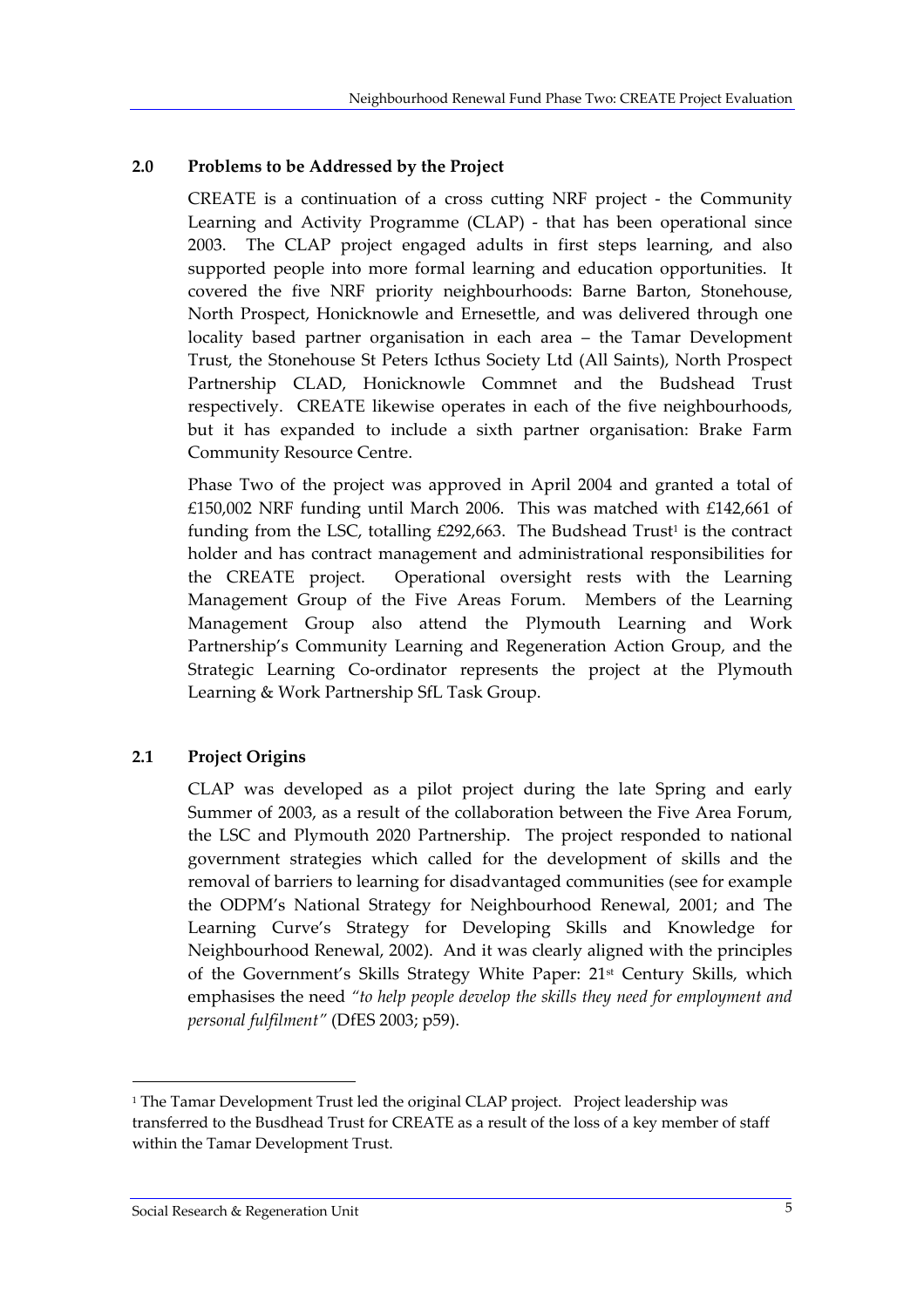Locally, CLAP responded to Plymouth's Neighbourhood Renewal Strategy (2002) through Targets 2, 3 and 6 which called for:

- ◆ A widening of participation in learning, particularly amongst nontraditional learners;
- A deeper understanding of the barriers to learning and progression including addressing community cohesion issues;
- Increasing community participation in NRS priority neighbourhoods, building capacity of community groups and individuals.

The CLAP evaluation report stated that all five neighbourhoods exhibited a high degree of need for a community learning intervention, with North Prospect and Budshead demonstrating the most striking statistical figures, with 30% of adults within these neighbourhoods having low literacy and 40% of adults having low numeracy skills, against a Plymouth benchmark of 26.2% (Clay, M 2004;  $p2$ )<sup>2</sup>. The evaluation report also stated that more generally, the priority neighbourhoods all contained high levels of isolated, disaffected and reluctant potential learners. Further, it claimed that traditional mainstream providers had found it difficult to engage with this type of client group. All of the delivery organisations involved in CLAP had previous experience of engaging harder to reach learners, as well as linkages with progressional mainstream providers. A decision was therefore taken to develop an innovative grass‐roots partnership for the delivery of community learning activity to adults, who had been unable or reluctant to access learning, training and education from more traditional organisations and services (Clay, M; 2004).

The overarching aims of the CLAP project were to:

- $\bullet$  Engage people in the priority neighbourhoods in first steps learning and subsequently support people into more formal learning and education leading to qualification and employment;
- Develop people in the priority neighbourhoods in self confidence, self‐esteem, enhanced motivation and aspiration.

Because each of the priority neighbourhoods were different, CLAP exhibited diversity in project delivery. To quote the evaluation report:

*"The programme has provided a range of learning activities across the neighbourhoods, with delivery methods that are diverse and responsive to ensure*

<sup>&</sup>lt;sup>2</sup> Although the evaluation team have not been able to verify these figures.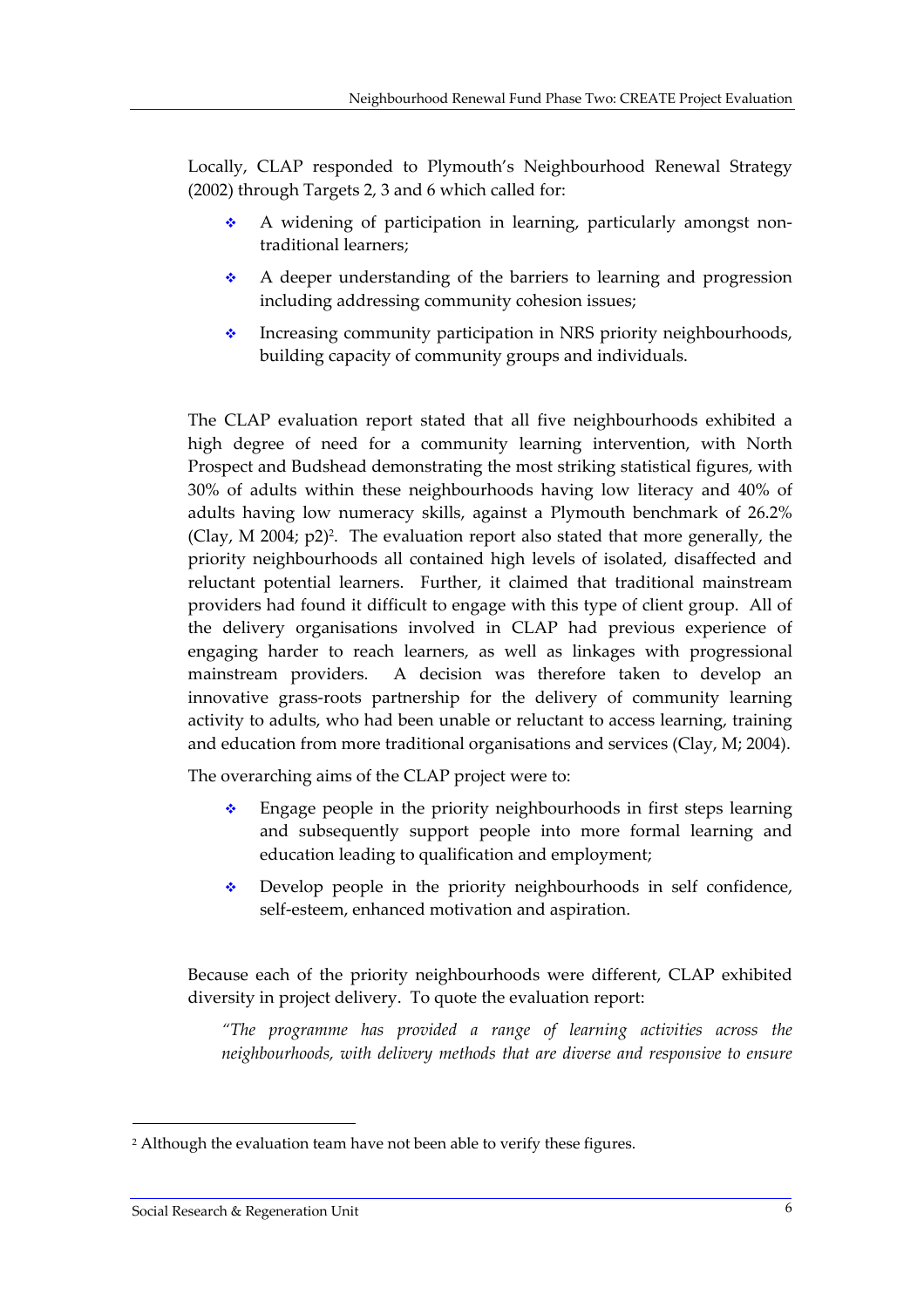*the needs of the learner are met and that they suit the various starting levels and learning styles of individuals" (Clay, M; 204: p5).*

However, increased access to Information Technology was a common theme across all neighbourhoods with capital assets to facilitate CLAP, including computers, computer suites and software. As well as providing educational programmes, all neighbourhoods also provided childcare linked to an activity; or added to the development of neighbourhood child care provision.

Evidence from both the project documentation and the stakeholder interviews indicates that CLAP adopted an appropriate approach to delivery, as it enabled the neighbourhoods to effectively reach their intended target groups. The overall CLAP project worked with 510<sup>3</sup> adults during its lifetime and of those 429 engaged in a learning programme. Additionally, there is a strong indication that the approach strengthened the capacity of the neighbourhood infrastructures, and also strengthened the relationships between the partner organisations and mainstream providers, both of which are positive outcomes.

#### **2.2 Project Development**

Through the success of the CLAP project and the momentum generated, the Five Areas Forum applied for further NRF and LSC funding to progress the community learning provision. The initial application covered the five original neighbourhoods. However, when Brake Farm put in a free standing bid to develop a community learning project within Honicknowle, a merger was recommended and the proposal was extended to include Brake Farm as a sixth partner.

Evidence of the continued need for community learning was highlighted in the CREATE Neighbourhood Renewal Fund Phase Two Proposal. Highlights from the Phase Two proposal are summarised in Table One below.

<sup>&</sup>lt;sup>3</sup> This figure excludes returns from Tamar Development Trust.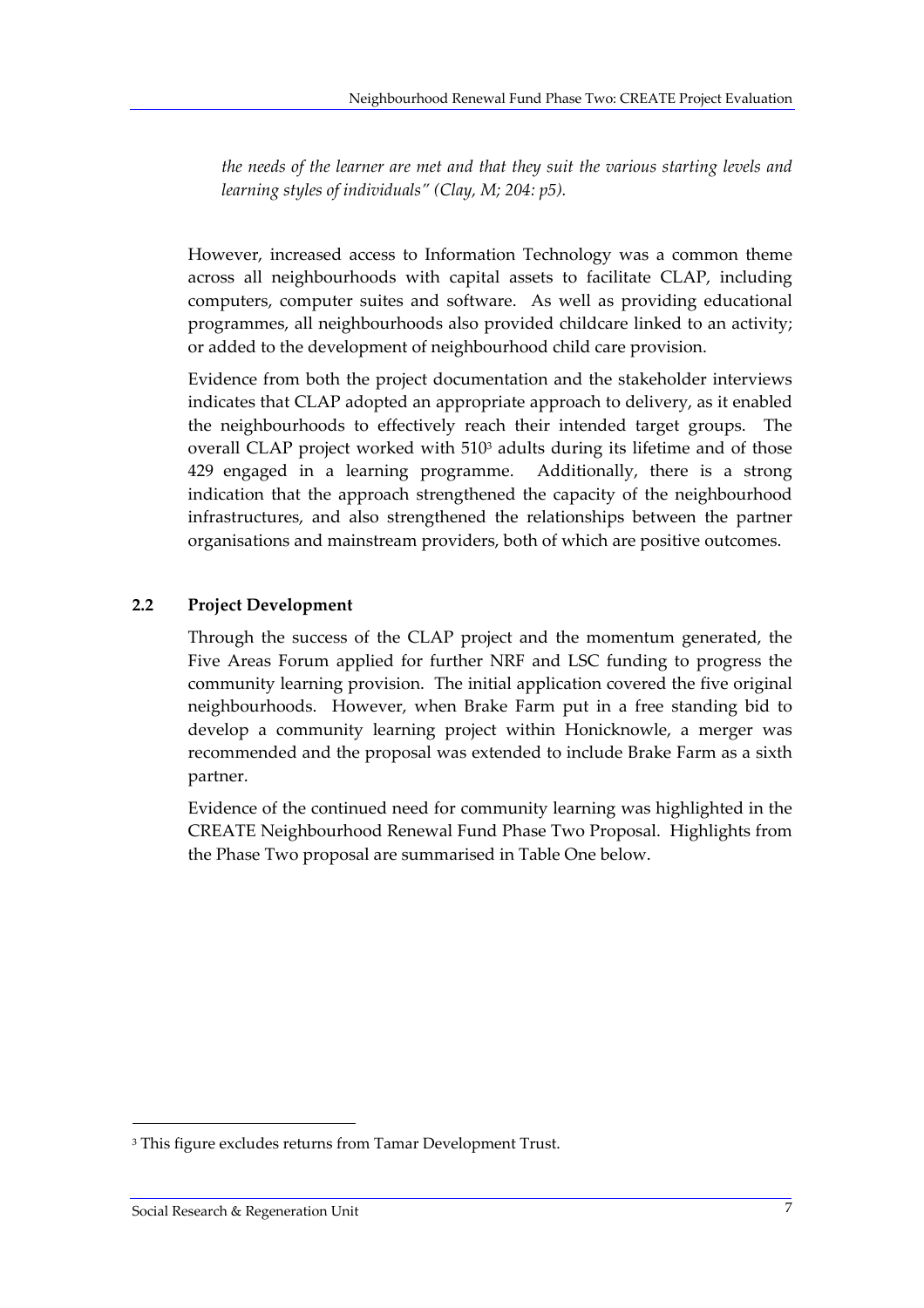| Figures from the PSLP Basic Skills action plan indicate that Barne Barton has  |
|--------------------------------------------------------------------------------|
|                                                                                |
| the highest level of basic skills need in the city, with 30% of the population |
| having literacy needs, and 32% of the population having numeracy needs         |
| Budshead Ward is the second worst ward in the city for poor literacy and       |
| numeracy skills according to the Plymouth Ranking Statistics (1999), with      |
| 35.5% numeracy and 32.1% literacy compared with the Plymouth benchmark         |
| of 26.2% numeracy and 24.9% literacy                                           |
| In 2001 the Basic Skills Agency identified that within Honicknowle 33.1% of    |
| the population aged between 16 and 60 had poor numeracy (fourth worst for      |
| Plymouth) and 31.3% had poor literacy (third worst for Plymouth).              |
| Additionally, a Local Neighbourhood Action Plan for Honicknowle survey         |
| found that 51.9% of respondents identified adult literacy as a problem and     |
| 52.4% identified adult numeracy as a problem                                   |
| 52.2% of adult North Prospect residents have no formal qualifications          |
| compared to a city average of 74.3%, with the adult literacy rate being 64.8%  |
| and the adult level of proficiency in numeracy being 59.7% (unsourced)         |
| According to the 2002 MORI survey Stonehouse had "lower levels of              |
| academic attainment and lower levels of basic skills compared to national      |
| levels with 25% of adults with no qualifications compared to the national      |
| average of 19% in England." The ONS estimates that 33.8% of adults have        |
| no qualification (undated)                                                     |
|                                                                                |

|  | <b>Table One: Neighbourhood Profiles</b> |  |
|--|------------------------------------------|--|
|--|------------------------------------------|--|

Source: CREATE project proposal

Unfortunately each area chose to use a different data source to demonstrate the level of need, hence the statistics are not directly comparable with one another. As such the evaluation team has drawn some additional data together to provide a profile of the neighbourhoods. This is shown in Table Two.

|                            | Population<br>(2001) | Unemployment rate<br>(2002) | % Achieving 5 GCSE<br>grades A to C (2004) |
|----------------------------|----------------------|-----------------------------|--------------------------------------------|
| Barne Barton               | 4,140                | 12.5                        | 24.2                                       |
| Ernesettle                 | 3,992                | 8.7                         | 37.0                                       |
| Honicknowle                | 9,803                | 7.6                         | 33.3                                       |
| North Prospect             | 5,109                | 13.2                        | 24.1                                       |
| Stonehouse/St Peter's Ward | 7.427                | 13.6                        | 26.6                                       |

**Table Two: Additional Profile Data**

Source: Plymouth City Council

Population Data – Census 2001

Unemployment Data – Department of Work and Pensions (DWP) 2003

Education Data ‐ Adapted by Plymouth2020 from Data provided by Life Long Learning Department, Plymouth City Council

The project proposal continued to respond to national and local strategies and was grounded in the findings from the internal CLAP evaluation. There is some evidence of project cycle management as advocated by the Neighbourhood Renewal Unit within CREATE. The project adopted a logical framework approach, in that it began with an agreed strategy that led to a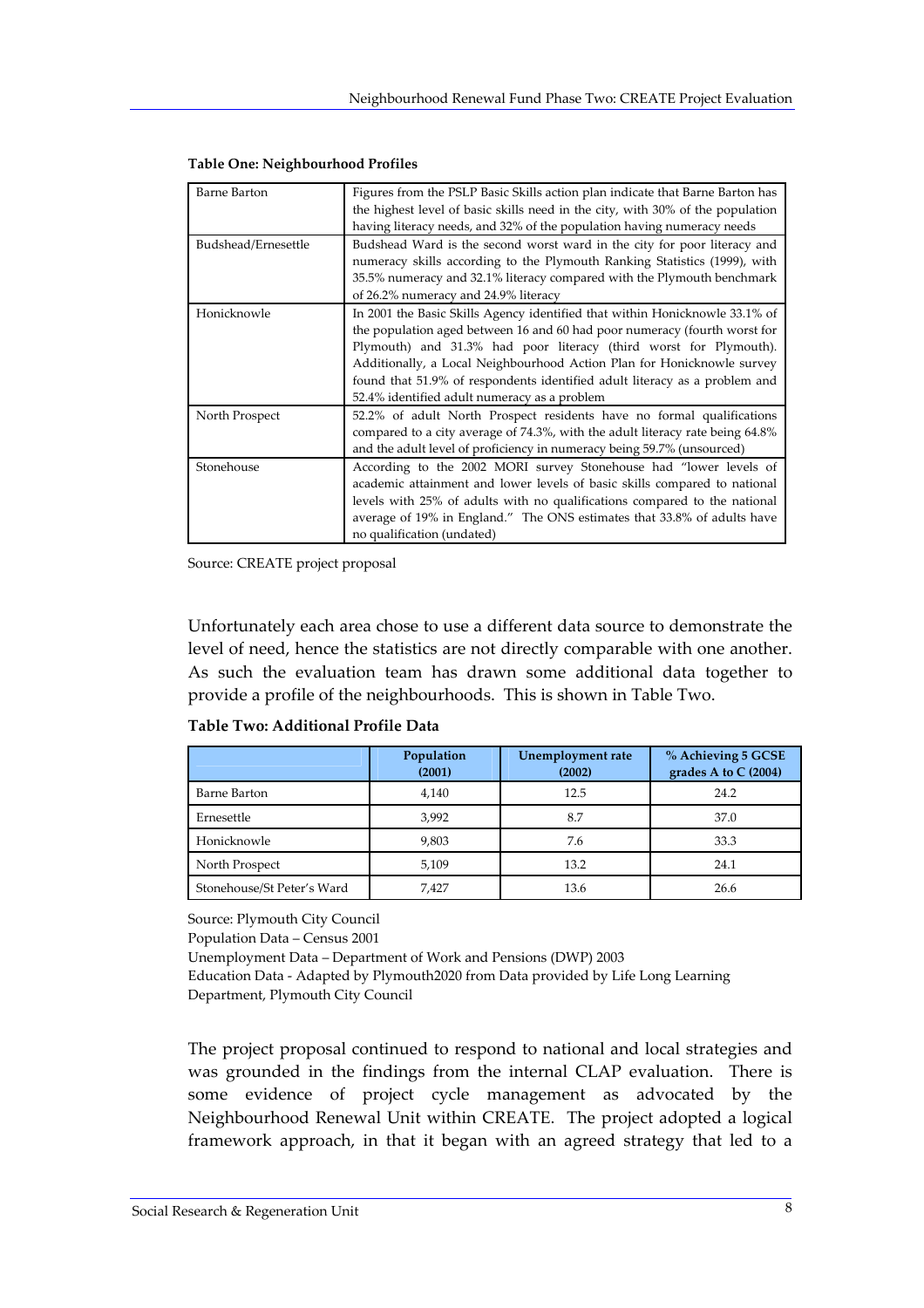series of specific actions that were evaluated at the end of the initial project and used to inform continuation activities.

There is also evidence of adaptability within the project. Whilst the new CREATE project broadly fortifies the foundations laid by CLAP, changes have occurred in the transition from CLAP to CREATE. The stakeholder interviews revealed that this was driven by the funding bodies, placing a greater emphasis on achieving certain outputs, as will be discussed more fully in Section Seven of this report. From the LSC's point of view, this was necessary because there is evidence to suggest that learners in community settings have a tendency to engage in horizontal learning, in that they hop between different courses at a similar level rather than progressing vertically. Targets were therefore introduced to ensure that CREATE engaged *new* learners rather than continuing to work with the same people. Targets were also hardened for progression routes, including for basic skills, qualifications and accredited training.

Although the consensus amongst the project deliverers interviewed was that, given a choice they would have stayed with the CLAP model, evidence suggests that they have, for the most part, been able to adapt to changing circumstances and priorities without losing their community learning ethos.

The aims of CREATE are to:

- $\cdot$  Increase the learning prospects for those whom mainstream funding and educational providers find hard to reach and equalise their opportunities through better access to learning that is more relevant to their needs with a particular focus in literacy and numeracy;
- ◆ Develop the co-ordination of learning within the five neighbourhoods through the inauguration of new neighbourhood learning posts that develop the infrastructure of partner organisations to provide standardised quality assurance and best practice in line with the Adult Learning Inspectorate's Common Inspection Framework and the NRF/LSC requirements, as well as co-ordinate community learning within their neighbourhoods in response to local needs;
- $\cdot$  Increase the capacity and develop the future needs of the Five Areas Forum as a Community Based Learning Provider of Excellence, including the development of a model/protocol for working with mainstream providers and identifying solutions for the long term sustainability of community learning across the five neighbourhoods.

The Five Areas Forum continues to be closely involved with the CREATE project, and all major decisions regarding the project have been made via the Forum. There also continues to be diversity between the neighbourhoods in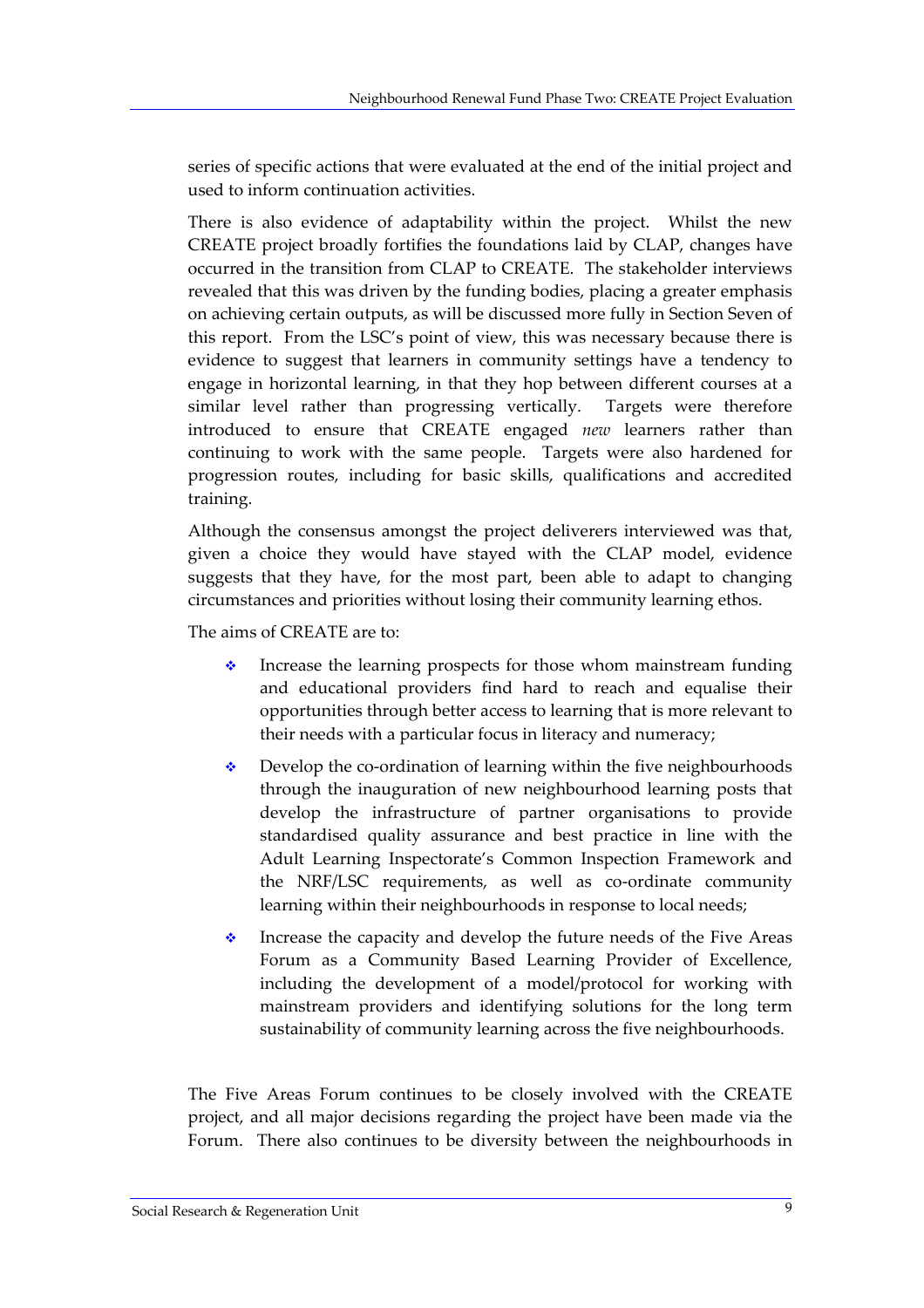terms of project delivery, with each partner organisation meeting community learning needs in the manner most suited to the neighbourhood in question. In Barne Barton, Ernesettle, Honicknowle and North Prospect the provision includes, numeracy and literacy courses as well as ICT. Stonehouse and Brake Farm have adopted slightly less conventional routes to learning. For example, Stonehouse has run learning activities such as Maritime and Coastline; Local Democracy; and, the Built Environment and Regeneration (although some of these activities have since become subsumed into the portfolios of other local organisations). The general aim of the learning activities in Stonehouse has been to support, enable and mentor adults in their learning based upon a sense of place in the neighbourhood. In Brake Farm the emphasis has been on training for tenants groups. It is important to note that, whatever the approach taken, all learning opportunities throughout the CREATE project are embedded with basic skills elements, although this is more overt in some cases than others.

It is of note that the capacity of the partner organisations has been further strengthened through the delivery of CREATE. The project has been working in parallel with the Recognition and Recording of Progress and Achievement (RARPA<sup>4</sup>) standards which is a major achievement. To date four of the six partner organisations have also developed their own accreditation. However, there is some evidence to suggest that capacity has been strengthened most for the delivery partners, who were better established at the outset with a background in education, and that those with a community development focus have struggled more.

<sup>4</sup> Recognition and Recording of Progress and Achievement (RARPA) describes a particular approach to a significant part of the quality assurance systems of providers in the post-school sector for non‐accredited provision.

RARPA Ref: www.niace.org.uk/Projects/RARPA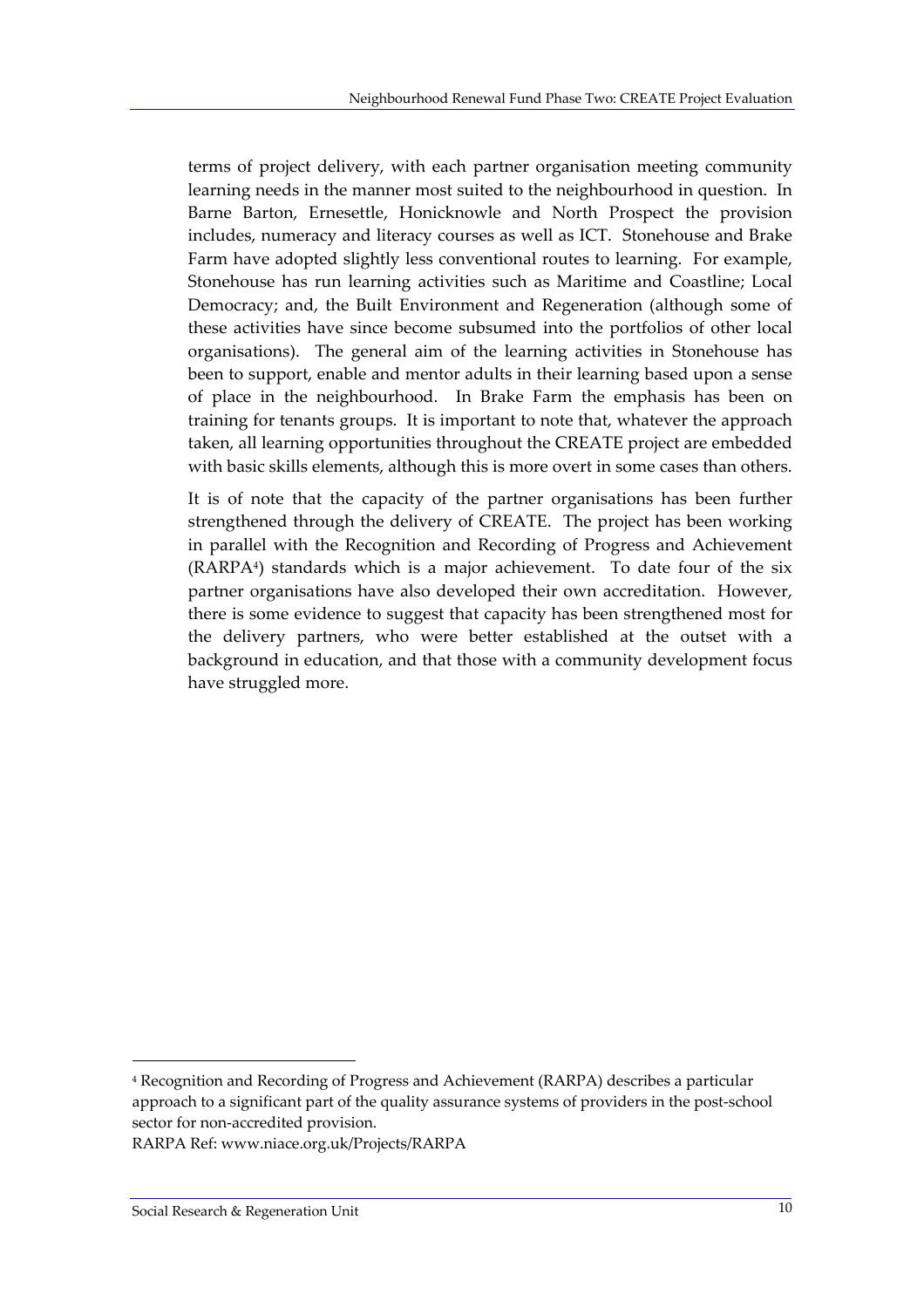#### **3.0 Aims, Objectives, Outputs and Outcomes Achieved**

This section of the report considers CREATE's achievements with reference to the recently compiled Monitoring & Evaluation Framework, and the views of beneficiaries are also included in this section.

#### **3.1 Aims and Objectives**

As stated in the project's Monitoring & Evaluation Framework, CREATE currently has five aims with six supporting objectives. These are shown in Table Three below.

| Aims |                                                                                                                                                                                | Objectives                                                                                                                                   |  |  |
|------|--------------------------------------------------------------------------------------------------------------------------------------------------------------------------------|----------------------------------------------------------------------------------------------------------------------------------------------|--|--|
| 1.   | To encourage the number of people from<br>disadvantaged groups to engage in learning<br>activities                                                                             | To distribute marketing information on learning<br>activities available across the 5 NRF areas                                               |  |  |
| 2.   | To enable pre-level 2 learners to gain a<br>qualification and increase the number of people<br>with literacy and numeracy qualifications                                       | To provide information and advice services to local<br>people on learning opportunities<br>To set up first step learning programmes in areas |  |  |
| 3.   | To develop the infrastructure and capacity of<br>partner organisations within the CREATE<br>project                                                                            | tailored to suit neighbourhood needs<br>To conduct capacity building, quality assurance and                                                  |  |  |
| 4.   | To develop new working relationships between<br>project partners and other education providers<br>to encourage the number of learners to<br>progress into mainstream provision | training needs as identified by<br>6<br>partner<br>organisations<br>To provide progressional routes into mainstream<br>education             |  |  |
| 5.   | To sustain the community learning provision<br>across the 5 NRF areas                                                                                                          | To set up funded opportunities for the longer term<br>sustainability of community learning across the 5<br>NRF areas                         |  |  |

#### **Table Three: CREATE Aims and Objectives**

Source: CREATE Monitoring & Evaluation Framework

The evaluation process demonstrated that a great deal of activity is occurring in relation to each of these aims and objectives. CREATE is clearly working with disadvantaged groups and is developing infrastructural capacity. Thought has also been given to the project's longer term sustainability as will be discussed in more detail in Section Six below.

Sections 3.2 and 3.3 discuss achievements specifically in relation to the output and outcome indicators developed under the Monitoring & Evaluation Framework.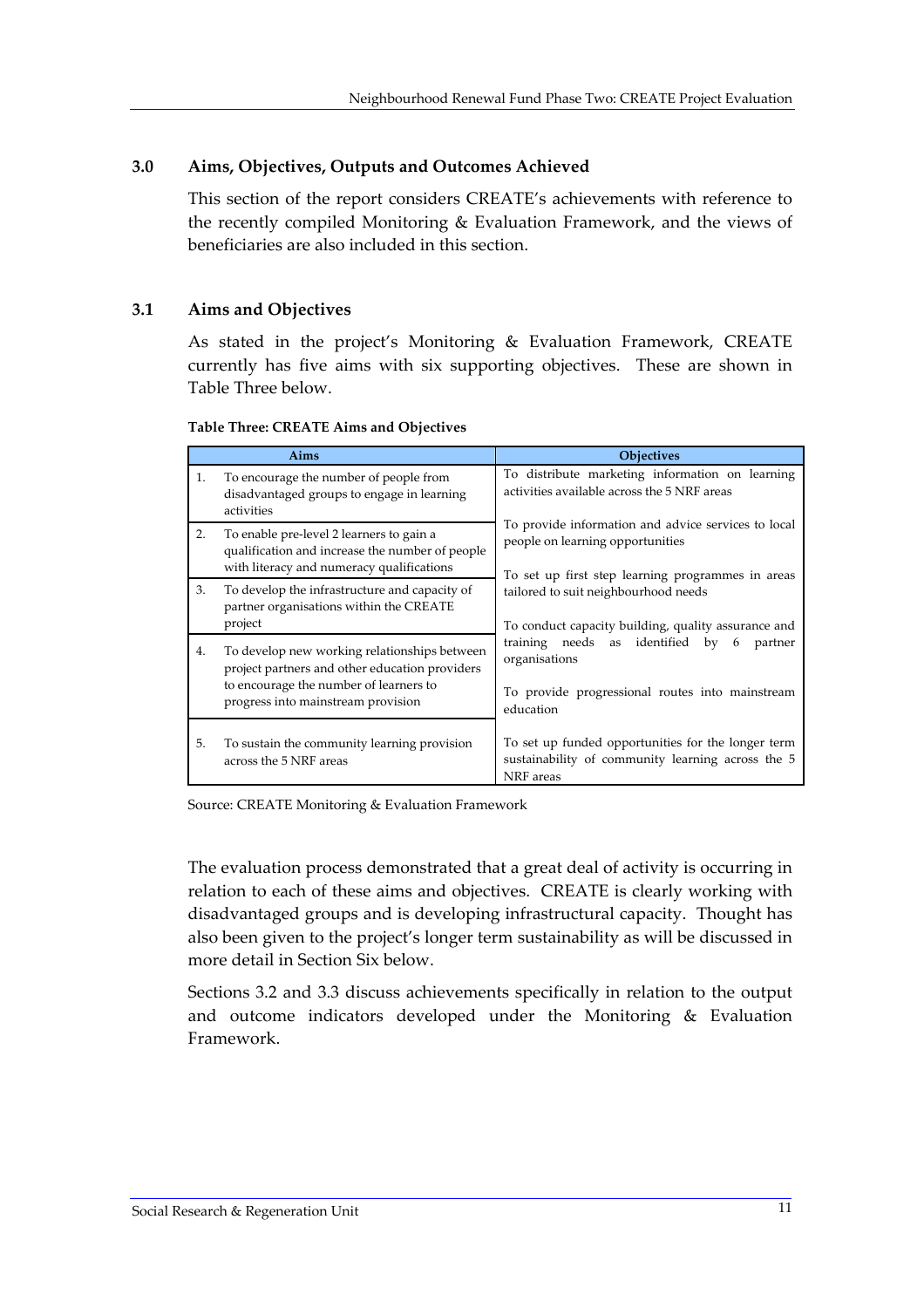## **3.2 Outputs**

It was agreed that for the purposes of the Monitoring & Evaluation Framework, the CREATE project would be measured against four of the core output targets that it is formally contracted to deliver as part of its NRF funding agreement, plus one of its LSC targets and an additional target relating to project sustainability. These are shown in Table Four below. The final column ('approved') shows the output targets for the duration of the funding period. The third column ('actual') is the number achieved to date (January 2006). It is important to note that the figures have been supplied to the evaluation team by the CREATE Strategic Learning Co-ordinator and incorporate the additional outputs generated through the re‐profiling exercise that occurred in Quarters 3 and 45. The figures do not accord with the quantifiable output data held by the NRF team. The NRF team have been unable to account for this anomaly.

| <b>NRF Code</b>           | <b>Description</b>                                            | Actual | Approved |  |
|---------------------------|---------------------------------------------------------------|--------|----------|--|
| N1A                       | Number of new contacts                                        | 1433   | 976      |  |
| N1B(i)                    | Number of learners starting                                   | 517    | 599      |  |
| $N1C$ (ii)                | Number of learners achieving a qualification                  | 236    | 250      |  |
| $NID$ (ii)                | Number of learners progressed onto basic skills<br>programmes | 118    | 185      |  |
| <b>Additional Targets</b> |                                                               |        |          |  |
| <b>LSC</b>                | Number of learners progressing onto mainstream education      | 88     | 93       |  |
| Additional<br>target      | Sustainability addressed                                      |        |          |  |

|  | <b>Table Four: CREATE Project Outputs</b> |  |  |
|--|-------------------------------------------|--|--|
|  |                                           |  |  |

Source: CREATE Strategic Learning Co‐ordinator

Table Four shows that progress has been made against all of CREATE's contracted output targets. Indeed, the project has already exceeded its target number of new contacts although the evaluation team suggest that it might struggle to achieve the full number of learners starting or the target for progression onto basic skills programmes by the end of its funding period. It is also of note that the numbers progressing onto basic skills programmes or mainstream education as a percentage of the total contacts made is low. However, in terms of its contracted targets he overall assessment is positive.

N.B. sustainability will be discussed in Section Six below.

<sup>5</sup> NRF funding primarily covered staff salaries for the duration of the CREATE project and the LSC funded the learning activities. When the LSC funding came to an end in April 2005 the project *'re‐profiled'* to continue providing learning activities with NRF monies. This effectively increased their output targets.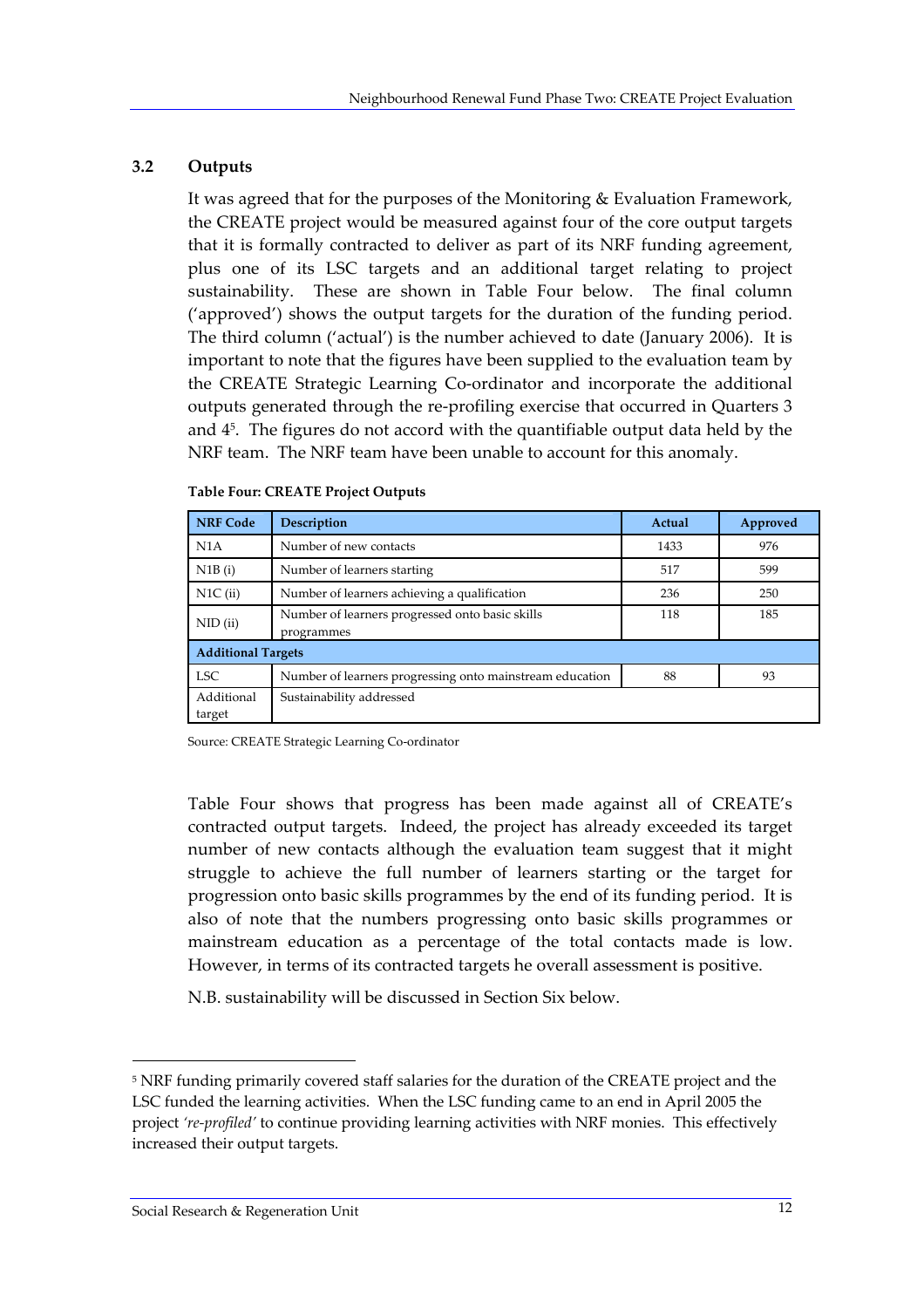#### **3.3 Outcomes**

Assessment of outcomes has been more difficult. Until the advent of the Monitoring & Evaluation Framework earlier this year, the project had been focussing primarily on its contracted outputs. As such, the evaluation team have worked with the Strategic Learning Co-ordinator to develop suitable outcome indicators and targets, and also establish a *'current position'* in relation to these targets. Although a good deal of progress has been made in this respect, the data has not been finalised due to staff illness within the CREATE project. Hence it is not possible to report on CREATE's outcomes at this stage. A separate report will therefore be submitted to the NRF team by the Strategic Learning Co‐ordinator.

#### **3.4 Beneficiary Feedback**

It is important not to judge interventions solely on hard data ‐ beneficiary views on the success (or otherwise) of a project are an essential part of the evaluation process. This section of the report summarises the findings from the beneficiary element of the evaluation, which was conducted via a series of focus groups with CREATE learners. Two focus groups were held with learners who had accessed computer courses through CREATE. One of these involved participants from North Prospect and Barne Barton. The other involved participants from Ernesettle and Honicknowle. It is of note that learners from the different neighbourhoods were not accustomed to meeting together, and some suggestions were made informally to the effect that it had been a good experience – indeed some of the participants stated that they would have benefited from more regular contact with other neighbourhoods throughout the project.

Due to the distinct nature of the project in Stonehouse a separate focus group was held with learners from that neighbourhood and the intention was likewise to hold a separate focus group with learners from Brake Farm. However, the Brake Farm meeting had to be cancelled due to an unforeseen tragedy within the group and it was not possible to re‐schedule due to the time constraints of the evaluation.

The findings are organised according to the focus group activities.

#### **North Prospect and Barne Barton**

Members of the evaluation team met with a total of eight CREATE beneficiaries from across the North Prospect and Barne Barton neighbourhoods (four from each area). Whilst the general focus was on the ICT courses that they had attended, it became evident that most of the participants had also attended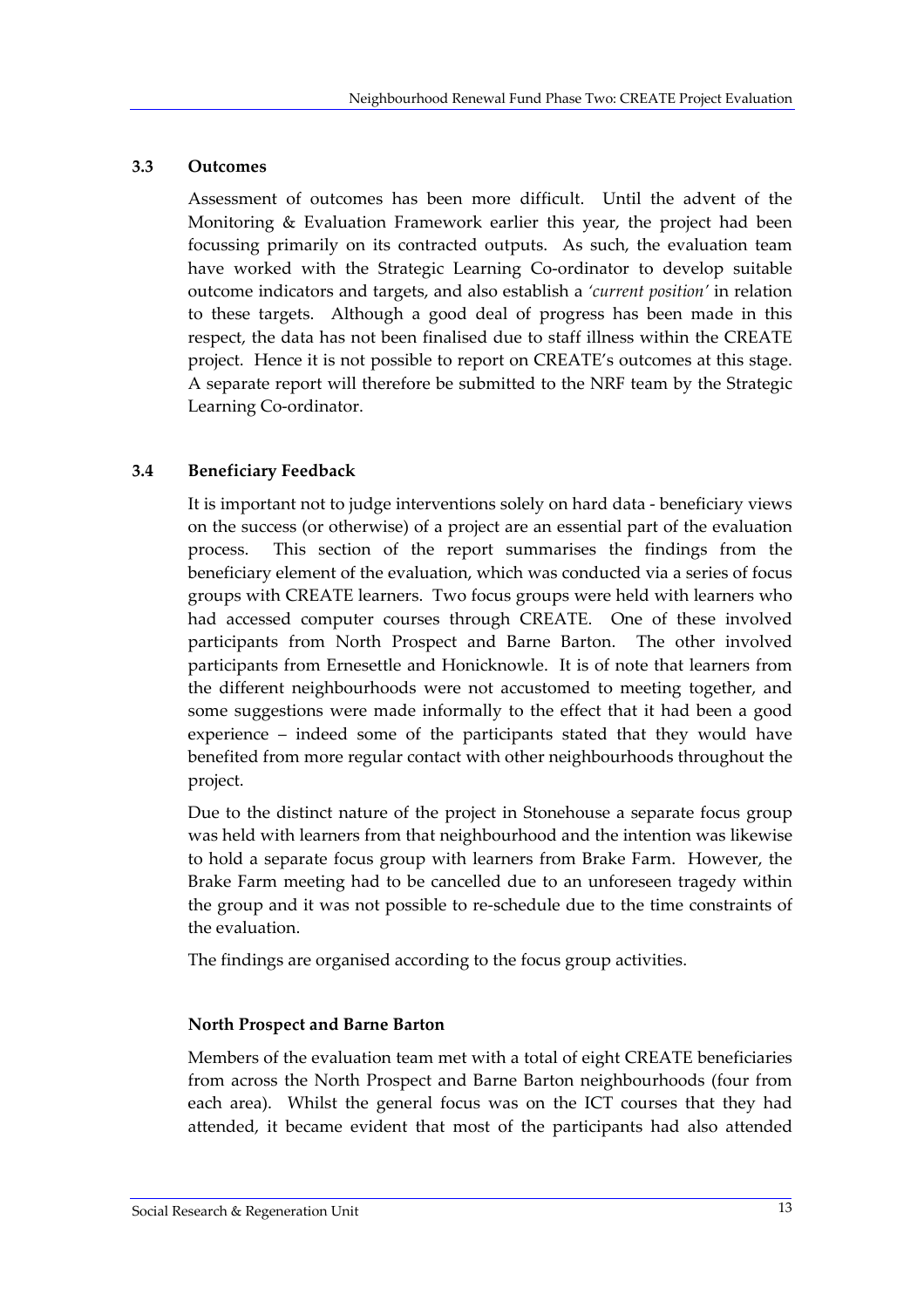other CREATE courses (including those relating to literacy, numeracy, first aid, health and safety, web design, video photography and digital photography). Hence the conversation naturally covered broader issues as well.

Overall it was evident that CREATE has been extremely beneficial for the focus group participants, giving people the opportunity to learn new skills and increase in confidence. All of the participants had gained a qualification of some description as a result of their involvement. The project had also enabled some participants to get back into work. In the words of one participant:

*"I am new to the area. I hadn't worked in an office since I was sixteen, and everything was out of date. I went to Working Links who sign posted me to the CREATE Project. I did an ICT course on Word and Publisher and through the new qualifications, I got a new job".*

Another one of the participants said that:

*"After I learned how to use the computers, I started helping out others and now I am a volunteer doing one‐to‐one help at the community centre".*

For a third participant who had suffered a heart attack and can no longer work, the project had enabled him to learn new skills and provide administrative assistance, as well as run the database, for his wife's business.

More generally, participants talked of the way in which CREATE had *'made them feel better about themselves'* and increased their self esteem. All of the participants stated that they enjoyed getting together, meeting new people and supporting each other. The environment in the classes was described as friendly and relaxed, unlike in some of the other classes that participants had attended elsewhere. Indeed, when asked what could be improved, the consensus was that it works as it is and could not be improved, except to say that with more funding the project could have reached additional groups (including the under 16s).

Against this backdrop, perhaps not surprisingly, many of the focus group participants were fearful about the future, and questioned what would happen beyond the current period of NRF funding. In the words of one interviewee:

*"Once the funding finishes in March, what happens then? People won't go back into a class room. At grass roots level the community centre is key. Loosing the project would take away a vital part of the community. The uncertainty about the project's future is messing with people's lives".*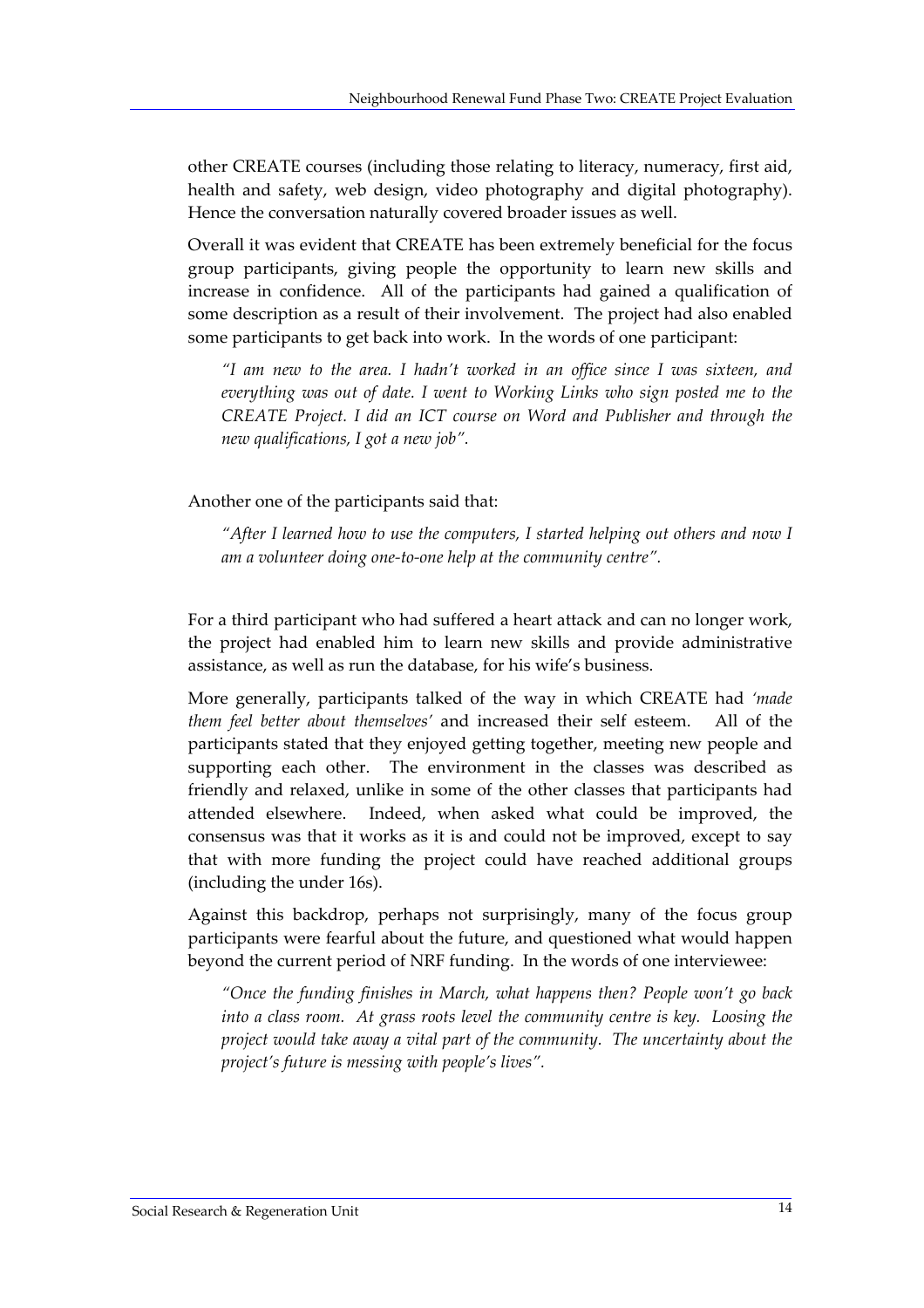#### **Ernesettle and Honicknowle**

The Ernesettle and Honicknowle focus group brought together six CREATE beneficiaries (three from each area). Again the general focus was on ICT courses but, as with the other neighbourhoods included in the evaluation, the participants had attended additional courses as well particularly relating to numeracy and literacy, so the discussion was more wide-ranging.

Evidence from this focus group was similarly positive. Participants strongly suggested that CREATE has given them *'new opportunities'*, allowing them to gain qualifications and *'do something for themselves'*. In this focus group the point was made that classes are free, which was seen as important. Overall it was suggested that the experience had given participants new confidence as well as increasing their employment prospects. For one participant, being on the course had enabled them to volunteer at the community centre, and also enroll on a four year counselling course. Another one of the participants stated that they had always been frightened of failure and that the CREATE project had given them the confidence to learn. This participant had just signed up for an NVQ in Administration and had secured a work placement. A third participant stated that:

*"When you get older you feel left behind. The course has given me confidence…it has opened up new opportunities with jobs, broadened horizons and now I feel as if I am just as good as the youngsters".*

Participants felt that one of the reasons it works so well is that the learning environment is not pressured - they can work at their own pace. None of the participants are afraid to ask questions in the classes and importantly they are not made to feel stupid. It was evident that the participants had received a lot of support both from the tutors and other CREATE learners. The consensus view can be summed up by the following quote:

*"Everybody is happy to be on the courses and the environment makes them want to learn. It isn't a competitive environment".*

The participants also stated that they had made new friends whilst attending the courses. CREATE was very much seen as a vehicle for bringing communities together and increasing *'community spirit'*.

Participants could not think of anything that could have been done better. In the words of one interviewee:

*"The way it's done works. It's as if people have actually listened to what is needed – it caters for everybody".*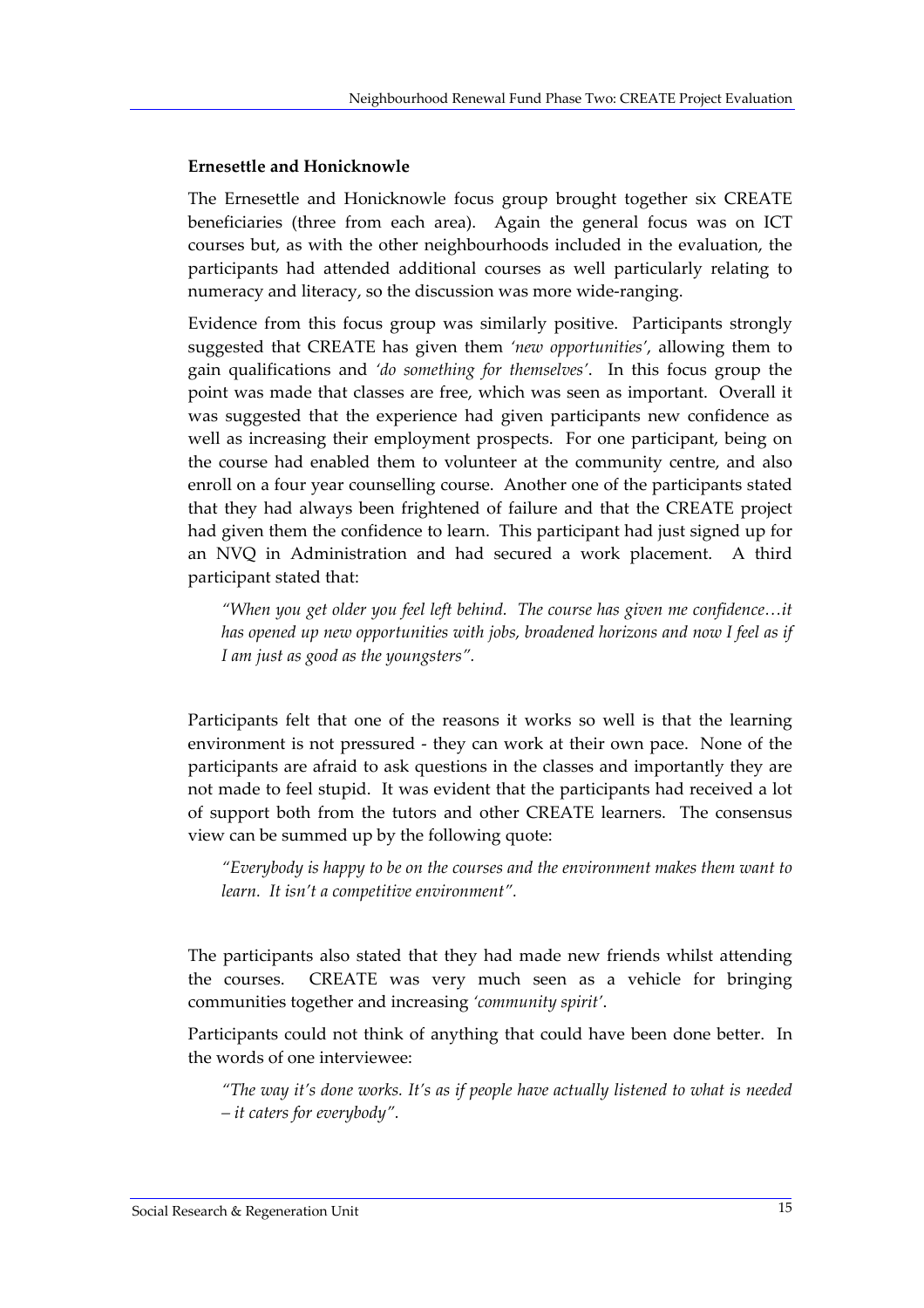The group raised concerns about the future funding of the CREATE project. It was felt that not only should there be more funding, but that the funding should be long rather than short term. People felt unnerved by the current situation, and a point was raised to the effect that it is difficult for people to sign up to new courses in the current climate, not knowing whether they will be able to finish them.

#### **Stonehouse**

A focus group was held with three CREATE beneficiaries from Stonehouse. It was explained that the activities run through the CREATE project in Stonehouse have varied, and have taken a more unconventional nature than other neighbourhoods within the project. Participants had been involved in a range of what might be termed *'active citizenship'* activities, including the design and construction of a local information leaflet; conducting local surveys; responding to planning notices and other local documents; campaigning for recycling facilities; and, making jewellery to fundraise for the local school. Whilst basic skills training have been built into these activities, it has occurred in a very informal way. Consequently, formal qualifications or certification are not an outcome of activities in Stonehouse.

Evidence from the focus group suggests that the project has had a positive impact on those it has engaged. Participants have, for example, been given the opportunity to discuss issues, learn new skills and increase their *'political'* knowledge. The focus group participants displayed a clear sense of enjoyment, ownership and empowerment from their involvement in CREATE. In the words of one interviewee:

*"It empowered me and is very fulfilling…. the whole thing has been very interesting and very successful for my personal development".*

The focus group participants were also highly positive about the impact of CREATE on their neighbourhood. The information leaflet, for example, was thought to have been extremely well received.

Overall, it was suggested that CREATE in Stonehouse works very well. However, it was also put to the evaluation team that some areas could have been better. In particular, it was felt that the project could have engaged with more people in the community. Evidencing the learning and skills development that had taken place to funders, was also seen as something of an issue within Stonehouse. Finally, a suggestion was made to the effect that project delivery may have been aided by the facilitation of better linkages with the other neighbourhoods within the CREATE project.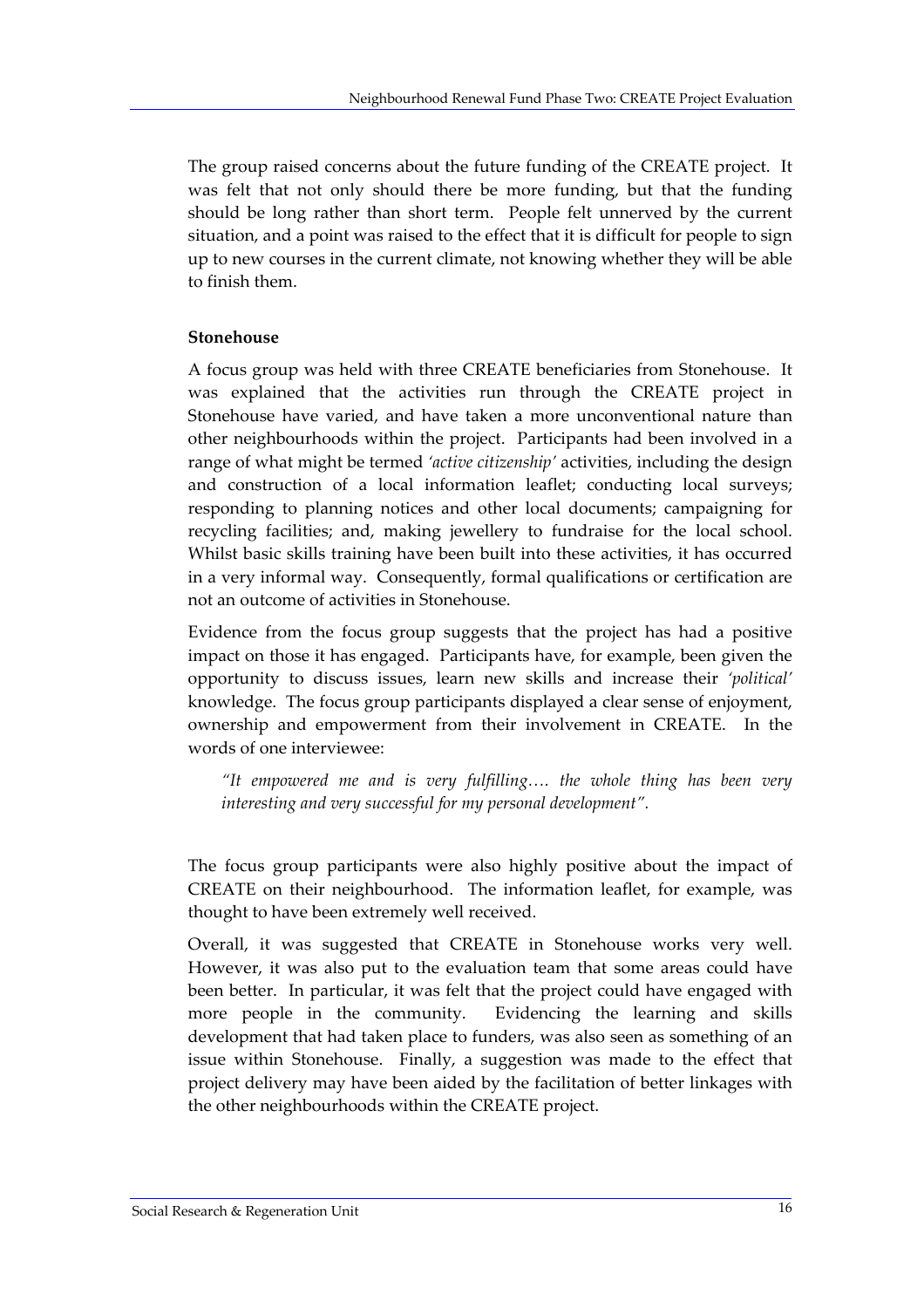#### **Summary of Beneficiary Interviews**

Feedback from the beneficiaries of the CREATE project has been highly positive. The individual stories of the focus group participants suggest that CREATE has been extremely successful in engaging local people into learning. Moreover, the project had changed all of their lives in some dimension. The main concerns centred on the future funding of the project, and the feeling of uncertainty currently being experienced within the communities it serves. It was also suggested by some that more linkages between the different neighbourhoods within CREATE may have been beneficial.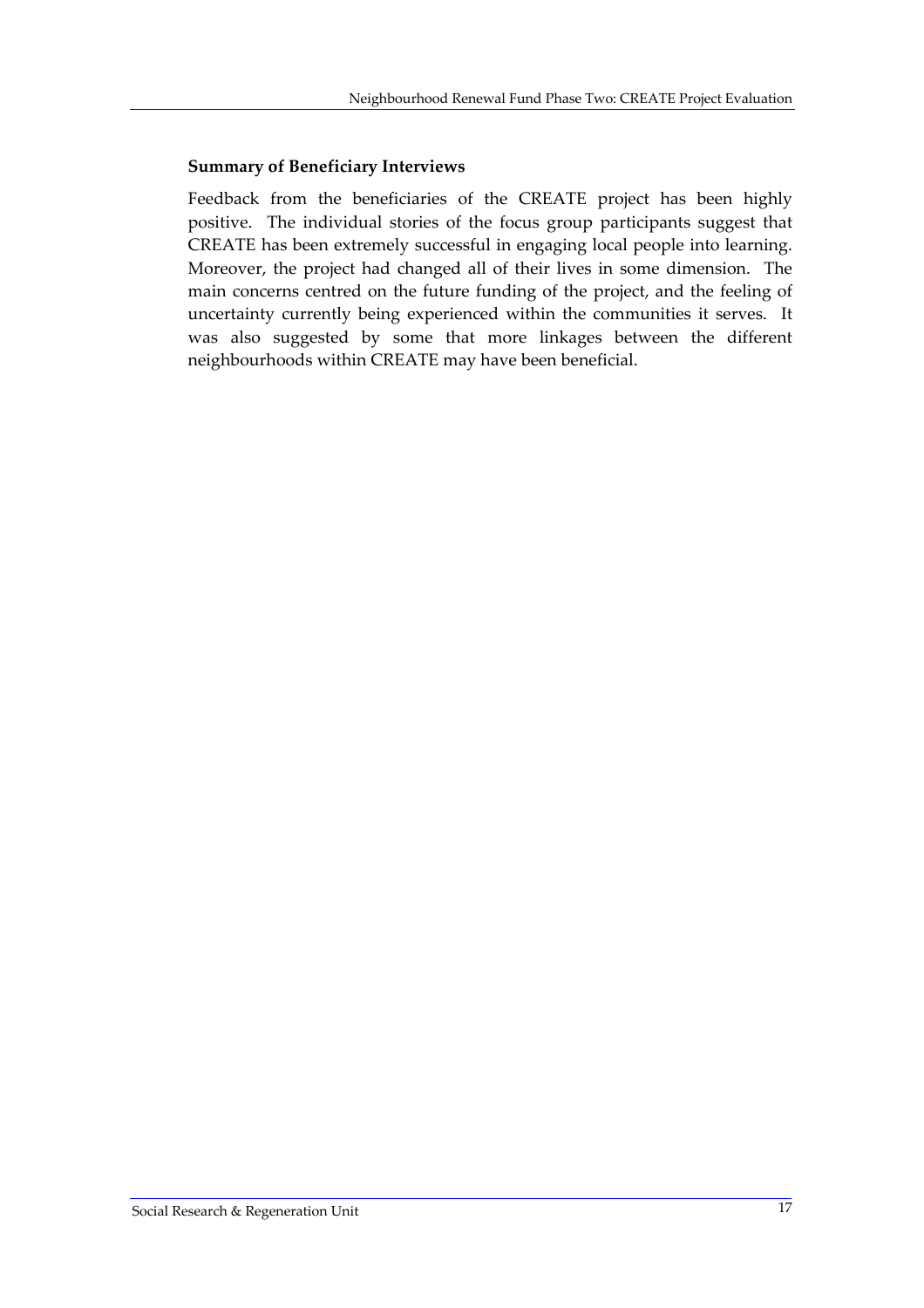#### **4.0 Value for Money**

Section Three of the report seems to indicate that CREATE is a successful project from the point of view of its beneficiaries. In terms of value for money, it was granted a total of £150,002 NRF funding from October 2004 until March 2006. This was matched with £142,661 from the LSC<sup>6</sup> through its Neighbourhood Learning in Deprived Communities (NLDC) Fund, totalling £292,663. Of that, £42,000 was allocated for capital spend. A basic unit cost per learner can be calculated by dividing the total funding received (minus the £42,000 capital spend), by the profiled number of learners starting (599). This equates to a little over £417 per learner. In the considered view of the LSC representative interviewed CREATE represents good value for money when compared to similar projects that the LSC funds.

<sup>6</sup> LSC funding for the project finished in July 2005.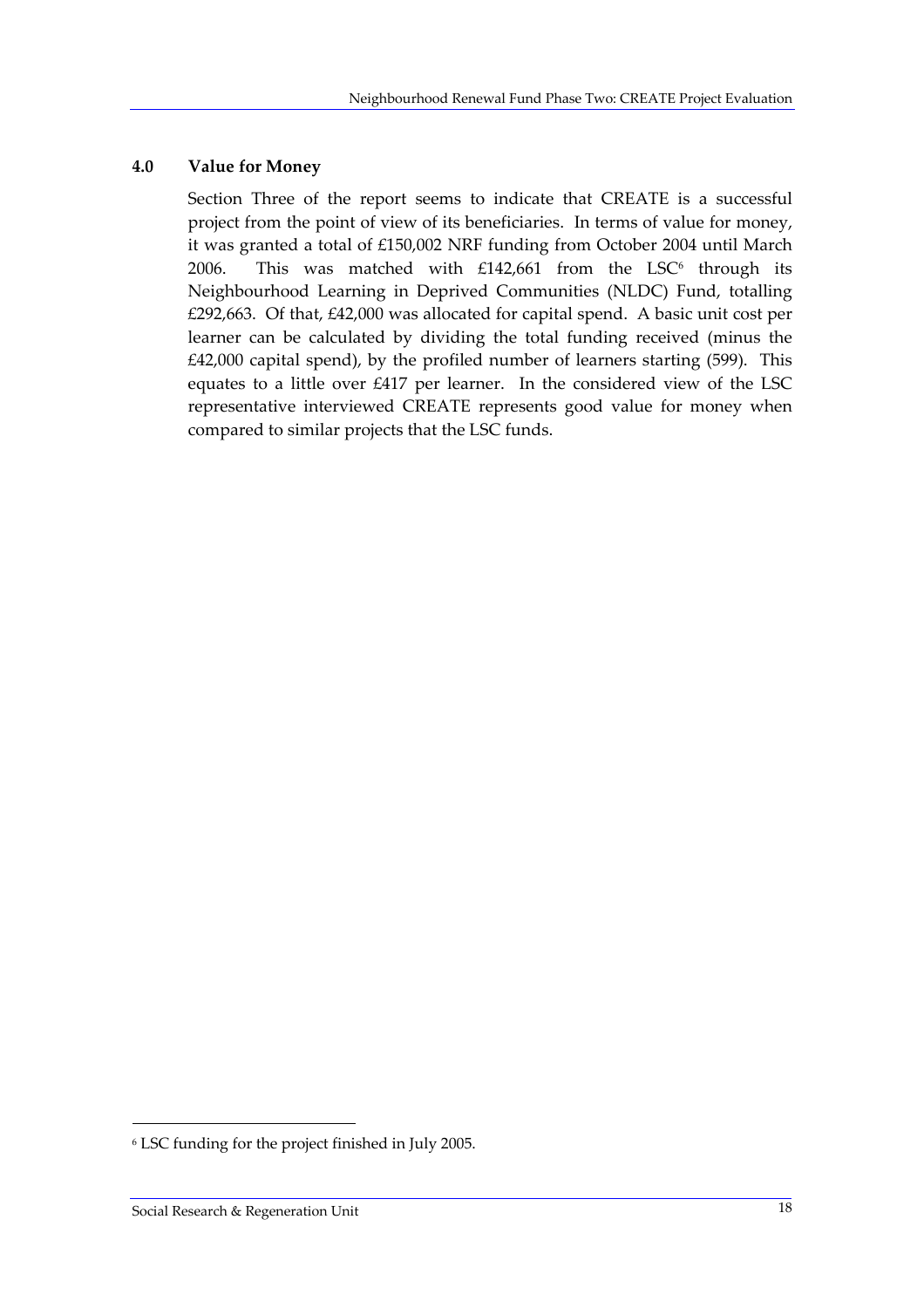#### **5.0 Wider Impacts Achieved in relation to Floor Targets**

It is evident that CREATE contributes to certain key Government Floor Targets (the full list of Floor Targets is included in the Appendix) although the project is more closely aligned to local and national strategies for skills development. CREATE's most obvious contribution is to the worklessness Floor Target as follows:

#### **Worklessness**

 Direct and indirect, long term contribution to parts of DWP PSA4 – "As part of the wider objective of full employment in every region, over the three years to Spring 2008, and taking into account of the economic cycle: demonstrate progress on increasing the employment rate, joint with the HM Treasury; **increase the employment rates of disadvantage groups (lone parents, ethnic minorities, people aged over 50 and over, those with the lowest qualifications and those living in the local authority wards with the poorest initial labour market position);** and significantly reduce the difference between employment rates of the disadvantaged groups and the overall rate ."

CREATE was set up to engage people into first steps learning with a supportive progressional journey into more formal learning and educational activities. Across the partnership CREATE learners have had access to numeracy, literacy and ICT programmes as well as other courses such as first aid, health & hygiene and parenting skills. All of these activities enhance the employability of learners and some have gone on to access employment as a direct result of their engagement in the project.

In addition, there are a number of activities and linkages made through the project that offer benefits for other targets as follows:

#### **Housing**

 ODPM PSA7 – "By 2010, bring all social housing into a decent condition with most of this improvement taking place in deprived areas, and **for vulnerable households in the private sector, including families with children, increase the proportion who live in homes that are in decent condition."** 

A partner within the project offers the level 2 CIH qualification in housing with embedded literacy; and projects within the partnership provide opportunities for CREATE learners to access and engage in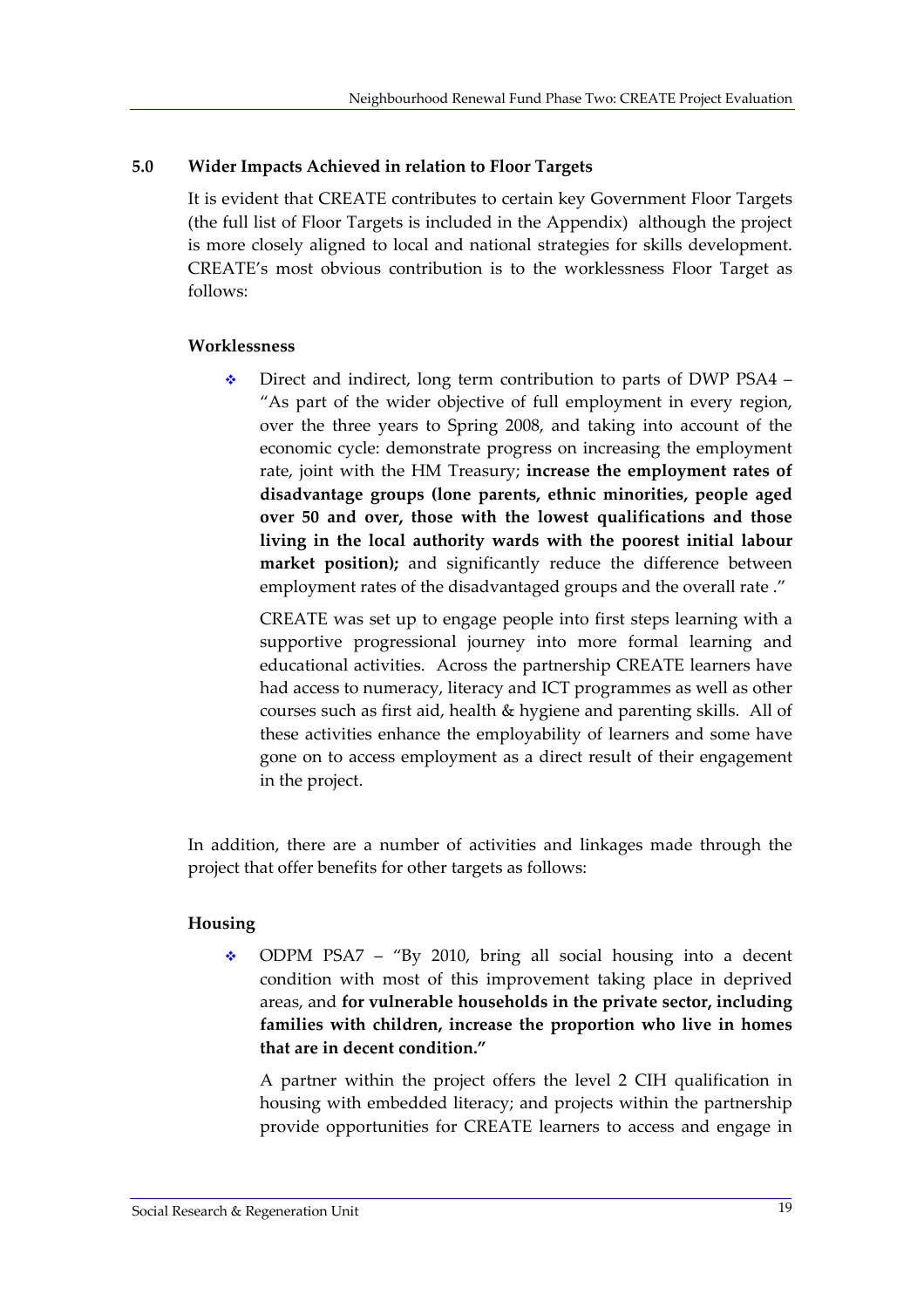family life activities such as health  $\&$  safety in the home, family first aid.

#### **Liveability**

◆ ODPM PSA8 - "lead the delivery of cleaner, safer and greener public spaces and **improvement of the quality of the built environment in deprived areas**."

Projects within the partnership provide opportunities for CREATE learners to access and engage in environmental education and gardening skills. Other projects have also provided opportunities for CREATE learners to contribute to the decision making process behind the planning of local facilities, infrastructure and regeneration.

#### **Education**

 DfES PSA1 – "improve children's communication, social and emotional development so that by 2008 50% of children reach a good level of development at the end of the Foundation Stage and reduce inequalities between the level of development achieved by children in the 20% most disadvantaged areas and the rest of England."

The CREATE project has enabled learners to access personal development courses relating to budgeting, parenting skills, stress management and it has also encouraged their children to engage in other personal development opportunities.

PSA6 – **"**Age 11: Raise standards in English & Maths**."** 

The involvement of parents in the CREATE project has enabled children to access and attend other projects such as after school and homework clubs. This has particularly helped this age group with the transition from primary school to secondary school.

 PSA7 – "Age 14: Raise standards in English, maths, ICT and science in secondary education."

Across the project partnership homework clubs are available to this age group.

• PSA10 – "Age 16: 60% of those aged 16 to achieve the equivalent of 5 GCSEs at grades A\* to C."

Across the project partnership homework clubs are available to this age group.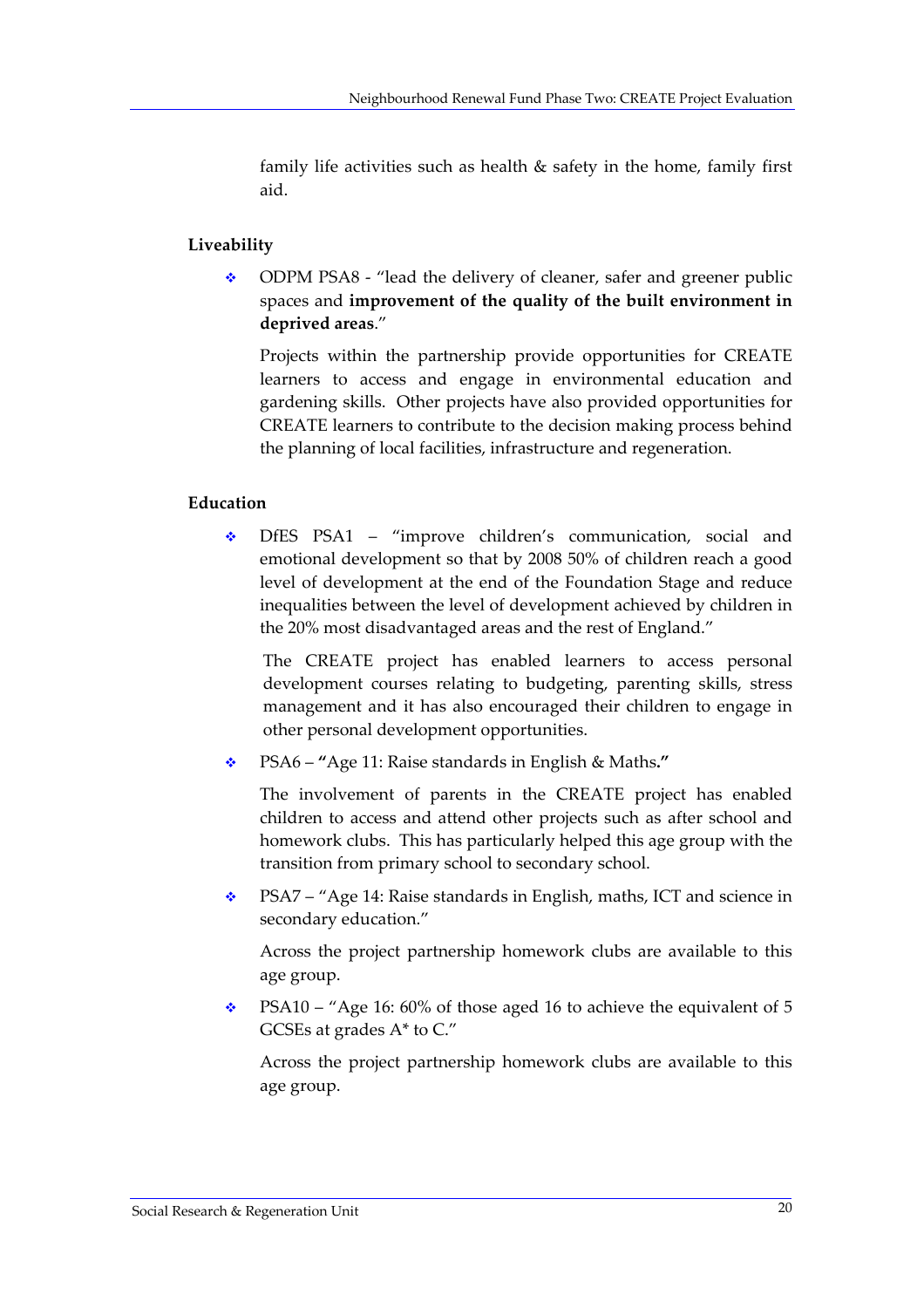#### **Health**

\* PSA 1 – "life expectancy: substantially reduce mortality rates."

There are a number of activities within the project that potentially contribute to this floor target. There are some generic activities around healthier lifestyles such as a food co‐operative and referrals are made to smoking cessation initiatives.

 $\div$  PSA3 – "tackle the underlying determinants of ill health (reducing smoking rates & teenage conception rates)."

Referrals are made to smoking cessation initiatives ('Stop smoking' and 'Reduce smoking') across the CREATE partnership.

#### **Crime**

 $\div$  Home Office PSA1 "reduce crime by 15%, and further in high crime areas by 2007‐8."

Two of the project partners have created sub groups looking at crime reduction in their respective areas, both of which have been accessed by CREATE learners. One of the projects has introduced and managed a neighbourhood watch patrol of the area, which has helped facilitate a reduction in crime.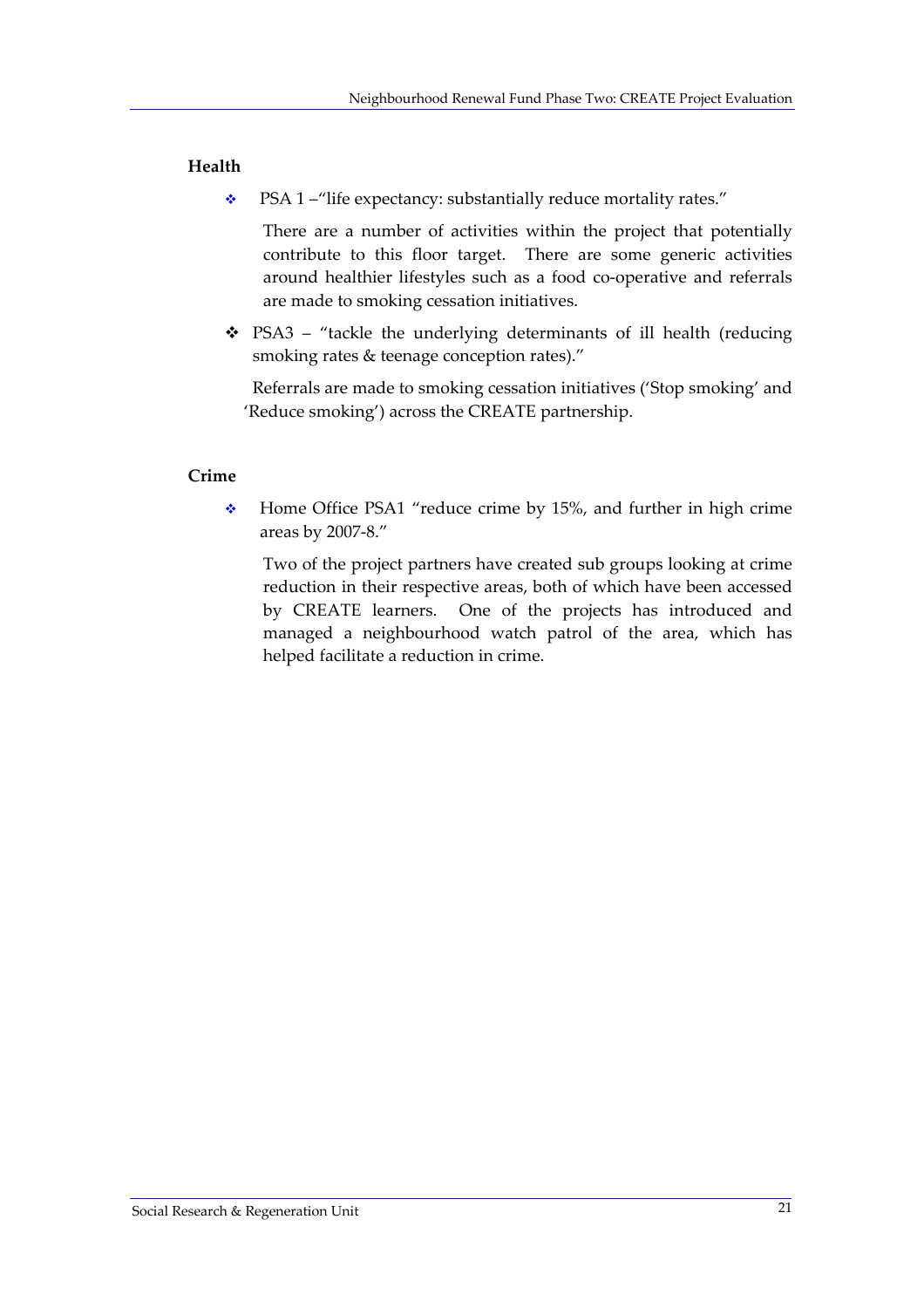#### **6.0 Sustainability and fit with the Mainstream**

With the current NRF funding period drawing to a close, issues of sustainability and fit with the mainstream are critical. This section of the report summarises the key findings to emerge in this respect.

#### **6.1 Contribution to Mainstream Services**

CREATE clearly contributes to certain key Government Floor Targets, most notably worklessness (see above) and Section Two of the report has demonstrated that the project also has a good degree of fit with both local and national strategies for skills development.

#### **6.2 Sustainability**

The importance of long‐term sustainability has been recognised by the project since its inception. Indeed this was one of the priorities for the LSC in funding the project, and it is one of the key performance indicators on which CREATE is being judged. The delivery staff, along with members of the Five Areas Forum, have been proactive in their endeavours to secure a future for community learning activities within the NRF priority neighbourhoods and beyond. This was part of the rationale for building capacity within the six partner organisations. The view held was that whilst in some areas only the strongest organisation takes the lead, a conscious effort was made to ensure that all of the delivery organisations could continue independently should the CREATE ever need to disband.

It is the understanding of the evaluation team that sustainability for CREATE is likely to be achieved through two principal mechanisms: accessing new funding streams and becoming a mainstream provider. In terms of new funding streams, some of the partner organisations have now secured Learn Direct contracts. Additionally, five out of the six partners are currently involved in 'Doorway to Skills' which is an ESF funded initiative (channelled through the LSC)<sup>7</sup>. Describing the history of the project, one of the CREATE delivery team indicated that CLAP can be thought of as the *'grandparent'*, with CREATE being the *'parent'* and Doorway to Skills the *'grandchild'* of community learning. The delivery partners will be involved in Doorway to Skills in different capacities: whereas some partners will act as signposts for learners, tutors from other partner organisations will actually deliver the courses. Whilst Doorway to Skills was considered to be a positive development, it is of note that it extends existing provision to include Level One Numeracy (through

 $7$  The sixth partner – Tamar Development Trust – has attempted to secure sustainability separately through 'Learning Plus' which is a mainstream provider.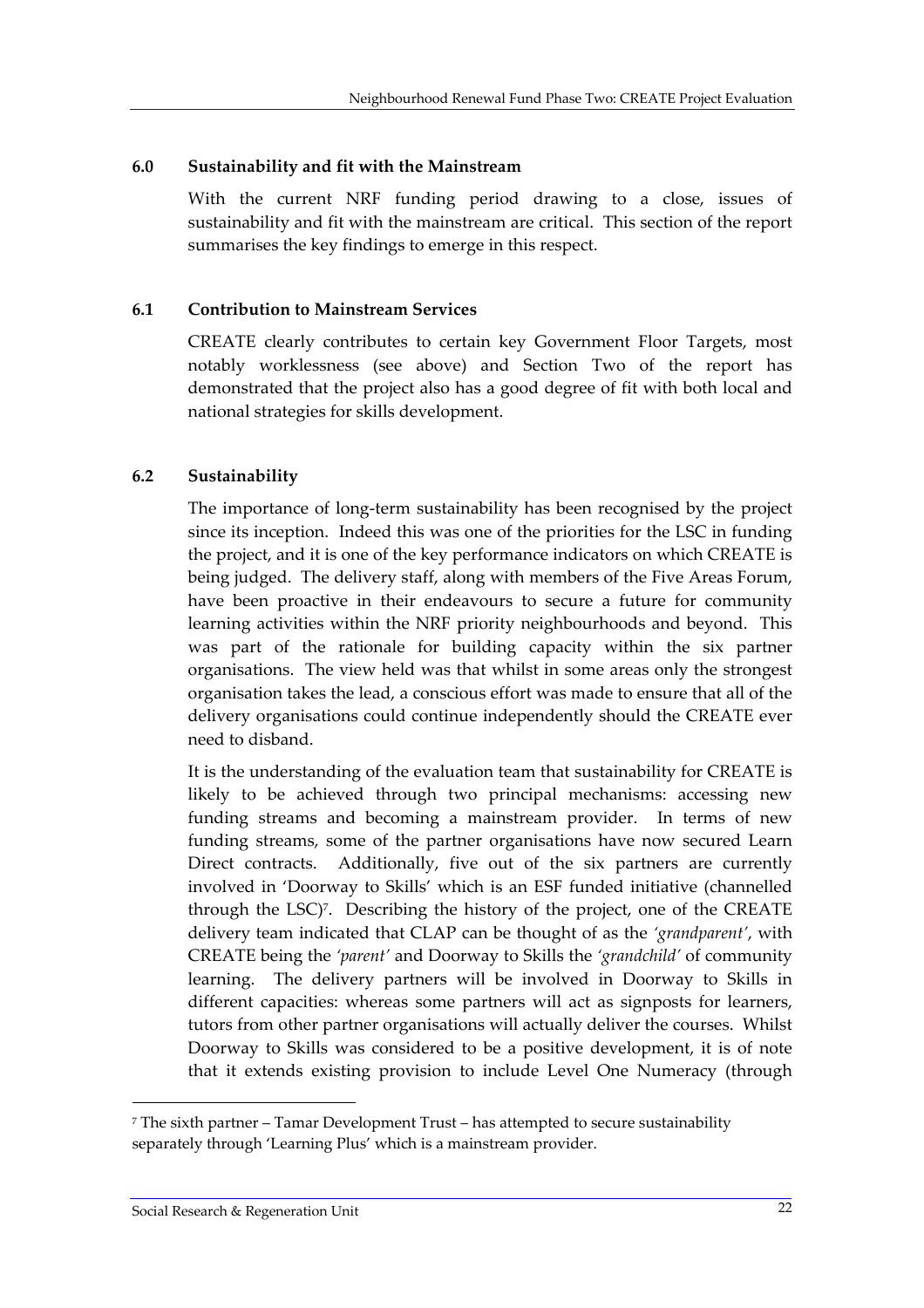national basic skills testing), and also provides money to develop tutors at Levels 2, 3 and 4. It is also much more bureaucratic than previous funding streams have been, in that if outputs are not achieved funding will be withdrawn. As such, some concerns were expressed by the delivery partners about the further shift away from informal learning and towards accreditation, as well as the *'strings'* that are attached to such a shift.

Significantly, the CREATE partners are also part of Plymouth's emerging 'Learning Consortium', which is a city wide developmental initiative that is being funded by the LSC through NLDC funding for 2006/07. The consortium, supported by organisations such as Co-active, Tribal and Plymouth Learning and Work Partnership, is currently examining its strengths and weaknesses, capacity to deliver learning and so forth, and is developing its aims and objectives, the culmination of which will be a business plan (scheduled for March 2006). The idea is that if these organisations can prove that they are delivering learning to an acceptable level, they may be able to partner Further Education Colleges within the city and even apply for funding direct from organisations from the LSC. The CREATE partners expressed some optimism that their involvement with the Consortium could ultimately lead to mainstream status for them.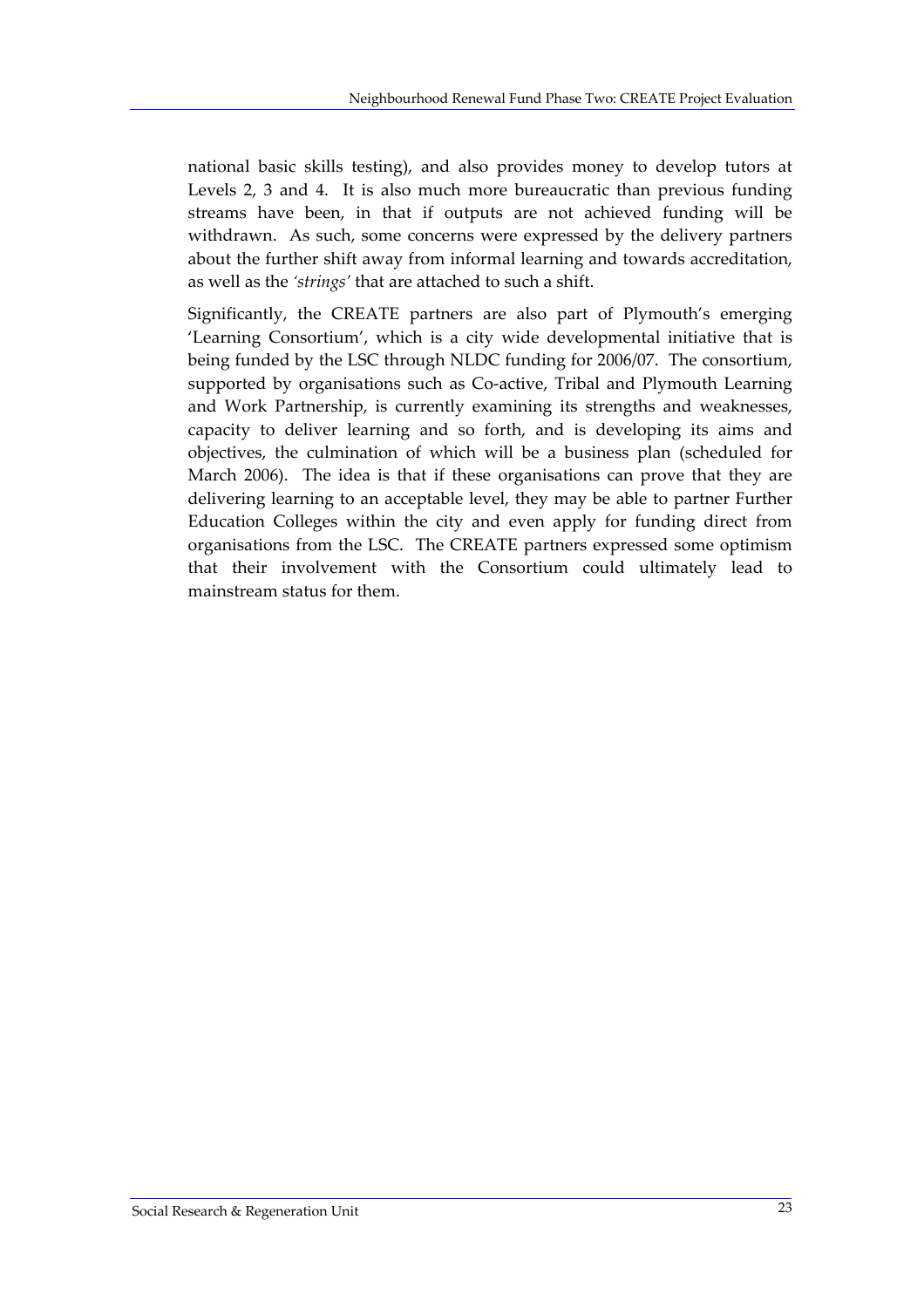#### **7.0 Project Processes**

It is evident that CREATE has benefited a large number of local people in each of the NRF neighbourhoods. This section of the report highlights the key findings to emerge in terms of project delivery. It confines itself to a strategic level discussion of the project, rather than focusing on the specific processes occurring within the individual partner organisations. It is divided into *'external issues'* (i.e. those that have influenced delivery but have been beyond the control of the CREATE Project) and *'internal issues'* (i.e. those that have occurred within the project itself).

#### **7.1 External Issues**

Evidence from the evaluation suggests that the key external influence on the shape and direction of the CREATE project has come from its funders. This has been evident since the application stage of the process. For example, the project was required to incorporate Brake Farm (a second venue in Honicknowle) into its bid for funding, although this venue had not been part of the original CLAP project (see Section Two). As will be discussed more fully below, this extension was not without its difficulties.

Illustrating the same point, it was felt that at the application stage the project was *'pushed'* further down the accreditation route than its deliverers would have liked in order to secure its grant funding. In the words of one interviewee:

*"CLAP had focused on being a helping hand for learners via informal, unconscious and unstructured learning….the movement from CLAP to CREATE increased the accreditation, structure and levels of consciousness of learning into paper based academic learning".*

Whilst those that were interviewed acknowledged that current thinking on basic skills is changing and that the project has to adapt to wider pressures, the move towards accredited provision was not widely welcomed. It was explained that accredited courses tend to be more rigid and have a higher dropout rate than the flexible community based learning approach that CLAP had adopted. Consequently, it was suggested that the delivery of CREATE has been something of a *'balancing act'*. Partners have had to adapt to the change in emphasis, whilst finding innovative ways of engaging people and continuing to *'hand hold'* their learners so as not to lose them. Fears were expressed that this is likely to be an even greater issue in the future, and it was put to the evaluation team that if the project is pushed further down the accreditation route, it may affect the uptake of courses as well as the retention of learners. These pressures are likely to be especially problematic for the partners within CREATE, who have adopted less conventional routes to learning.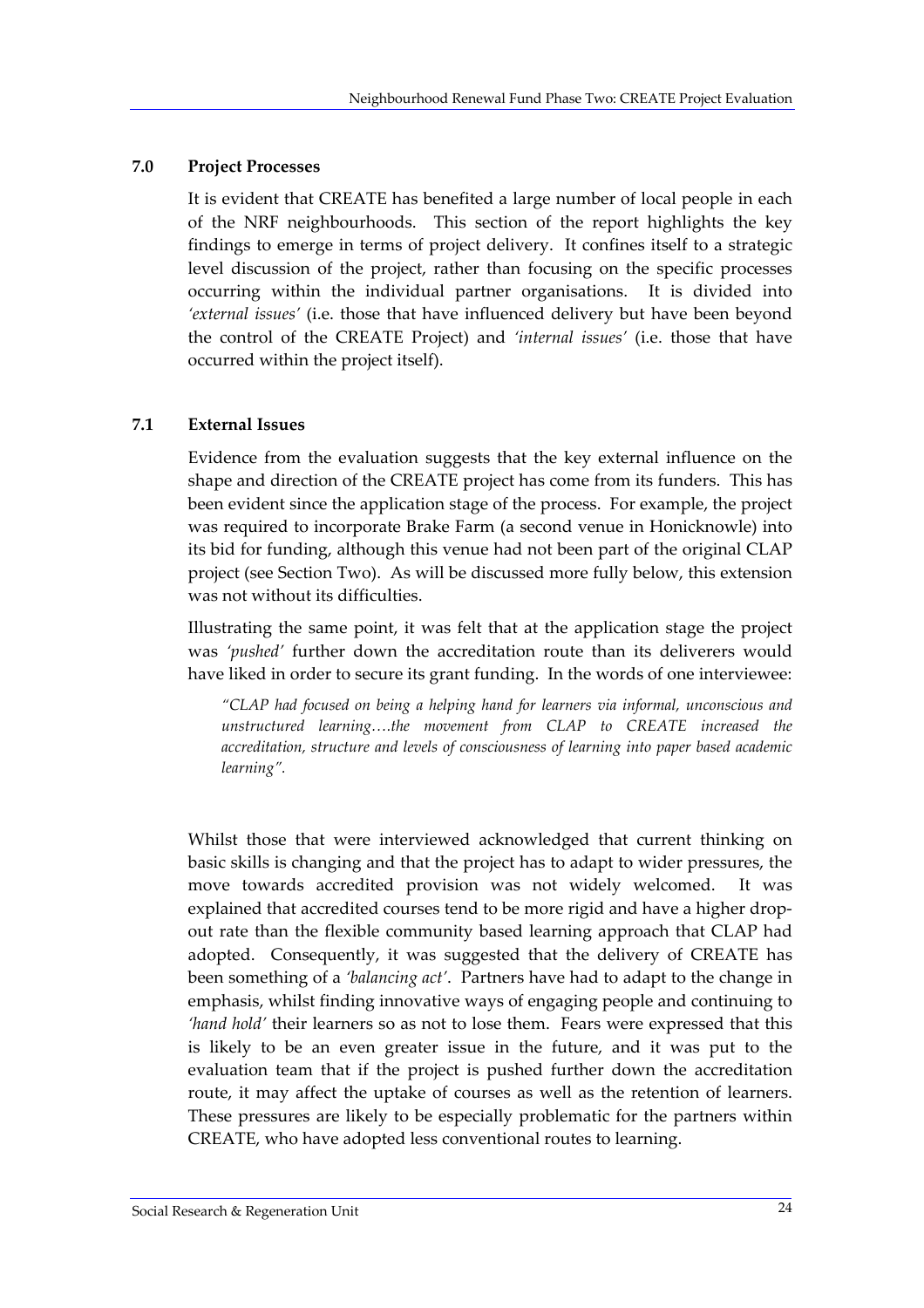On the other hand, interviewees indicated that some positive outcomes have occurred as a result of CLAP's transition into CREATE. For example, it has enabled them to work in parallel with the Recognition and Recording of Progress and Achievement (RARPA) standards which is a significant achievement. There was also some suggestion that through CREATE, the project deliverers had become more aligned with the LSC's processes and procedures which was considered a beneficial development.

Less positive views were expressed about the project's relationship with NRF as a funding body, however. In the words of one interviewee *'overall the NRF support is not clear or transparent and this has caused stress and unrest'.* Further, it was felt that '*There is unnecessary bureaucracy embedded in the work'.* The quarterly returns in particular were felt to be a source of stress for the group, both in terms of the nature of the information to be collected, and also the timescale allowed for this activity which, it was felt, does not allow for the project lead to provide as much support to the project partners as is sometimes necessary. Against this backdrop the stakeholders indicated that they have a good relationship with their dedicated NRF Project Officer, who has been very helpful within the constraints of the programme, although some comments were made to the effect that the group had suffered as a result of changes that were introduced part way through the project. Whereas at the outset all of the delivery partners had direct contact with the NRF Project Officer, this has subsequently changed so that only the project lead is now involved in the monitoring visits.

#### **7.2 Internal Issues**

On the positive side, the stakeholders that were interviewed praised the Budshead Trust for its role as project lead. In the words of one interviewee the Budshead Trust has *"done an outstanding job in co‐ordinating the project".*

More generally, it was evident that one of the key strengths of the CREATE project is the very good relationships that exist between the different neighbourhoods involved. Partnership working was seen as fundamental to project delivery. In the words of one interviewee *'if the project had just been set up in the individual areas then we would never have done it'.* That is not to say that the process has always been smooth. Indeed, there was a frank admission that there have been some heated debates between the different stakeholders, particularly during the early stages of the project and, as mentioned above, the introduction of Brake Farm was felt to have caused certain tensions within the group. Brake Farm was effectively a year behind the other neighbourhoods as it had not been involved in the CLAP project, in addition to which it did not start until Quarter Two of the CREATE funding stream, and with minimal output targets by comparison to the other organisations. A representative from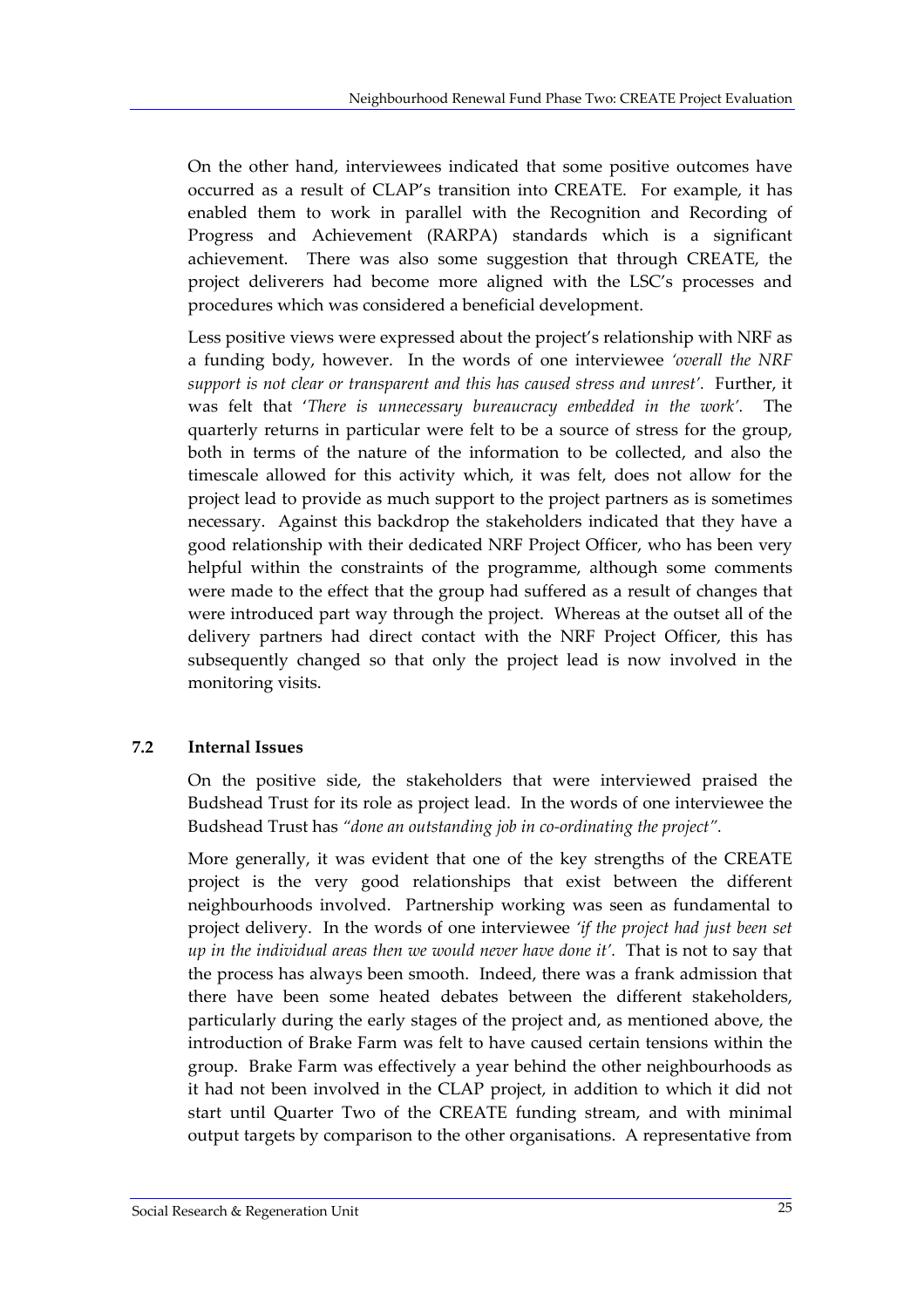Brake Farm suggested that initially *'there was resistance from other members already delivering'.* However, evidence from the evaluation suggests that effort was made to break down those barriers through monthly stakeholder meetings, and that partnership working has improved. The stakeholder meetings have enabled the partners to iron out difficulties and they have also provided opportunities for the sharing of ideas and resources. For example, one of the partner organisations had developed a Learner Progression Form. It was brought to a monthly meeting as an agenda item, discussed with all members and was subsequently adopted across the partnership.

The CLAP project was included in the National Institute of Adult Continuing Education's (NIACE) Neighbourhood Learning for Regeneration Report (Turner, C and Casey, L 2005) as a case study. The case study demonstrates the grass roots approach to learning, as well as strength of the partnership. The report especially highlights as a *'pointer for practice'* the "*consortium approach to delivery, drawing together a range of local organisations in a collaboration while maintaining local autonomy that suits the needs of each neighbourhood*" (NIACE 2005: p43).

Evidence suggests that effective partnership working has also occurred between the CREATE partners and wider stakeholders. Importantly, this includes mainstream providers such as the local colleges, with whom they now have a very good relationship, thus enabling a smooth transition for learners into mainstream education where appropriate.

Less positive findings emerge in relation to the project's internal evaluation procedures with particular regard to the recording of information. Although the partners have learned from each other and adopted common procedures in certain areas, there is a general lack of consistency in the recording of information especially concerning learner files, even though the lead partner introduced a common set of learner and tutor forms at the outset of the project for partners to use. For example, some (but not all) of the delivery partners have developed paper based individual learning plans for their participants that are completed by both the learners and their tutors on a regular basis. However, they do not follow a common format thus making it difficult to evaluate learning outcomes across the partnership. In other neighbourhoods learner files did not appear to exist. This was recognised as a weakness by some of the interviewees, and there was a suggestion that the common set of papers should have been used by partners at the outset of the project to ensure consistency with monitoring and quality assurance.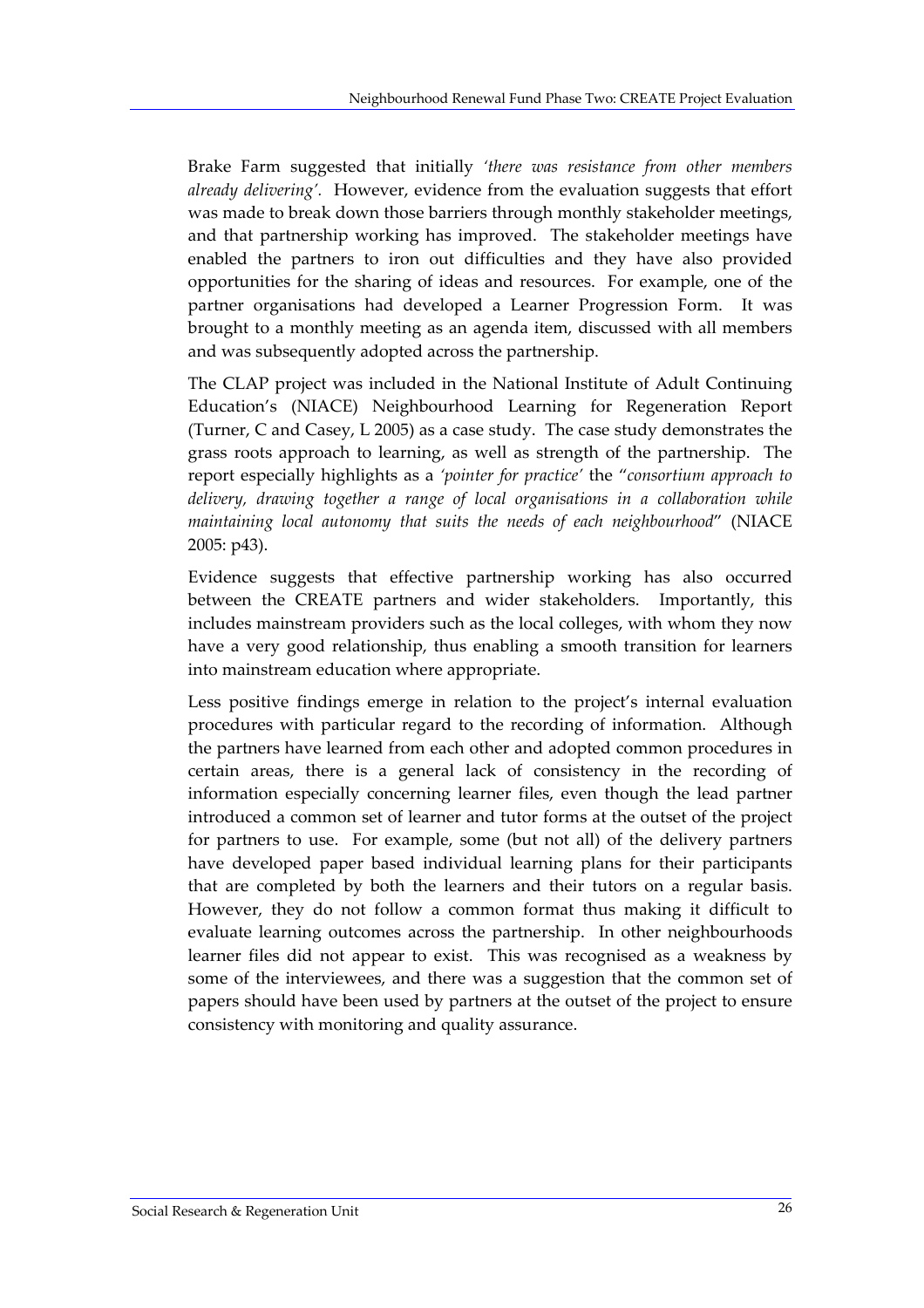#### **8.0 Conclusions**

It is the considered opinion of the evaluation team that CREATE is a successful project that has effectively engaged learners whom mainstream educational providers find hard to reach, and that has also contributed to both hard and soft outcomes for its participants through a community based learning approach. The views of project beneficiaries have been extremely positive, although a limited number of comments were made to the effect that more frequent contact between participants from the different neighbourhoods would have been beneficial. Against this backdrop it is perhaps not surprising that a certain amount of anxiety was expressed about the future, beyond the period of NRF funding.

On a wider level CREATE contributes to certain key Government Floor Targets, most notably worklessness, but it is more closely aligned with national and local strategies for skills development. Capturing evidence to support its achievements in the systematic way that is currently required by NRF has presented something of a challenge for this project. In response to weaknesses identified in the interim NRF evaluation report in relation to monitoring and evaluation (CSR Partnership 2004), new Monitoring & Evaluation Frameworks have been introduced for each project. Whilst this is undoubtedly a positive development, the introduction of a new system part way through the project's lifetime has caused a certain amount of difficulty, especially given the lack of consistency in the recording of internal information across the delivery areas. This is an important point for the future of the project. Unless the monitoring and evaluation procedures are tightened, it is likely to present difficulties for the partners' engagement in future initiatives such as Doorway to Skills which has more rigid monitoring requirements and penalties attached for noncompliance.

In terms of project delivery, it was evident that one of the key strengths of the CREATE project is the very good relationships that exist between the different neighbourhoods involved. This has been facilitated through regular stakeholder meetings, which have enabled the partners to iron out difficulties as well as share ideas and resources. There is strong evidence to suggest that it has strengthened the capacity of the partner organisations, although this has been most effective where an educational infrastructure has already been in place. The project has also forged effective partnerships with mainstream providers.

Issues of sustainability have been taken very seriously by the project and evidence from the evaluation suggests that its longer term prospects of continuing in one form or another are very good.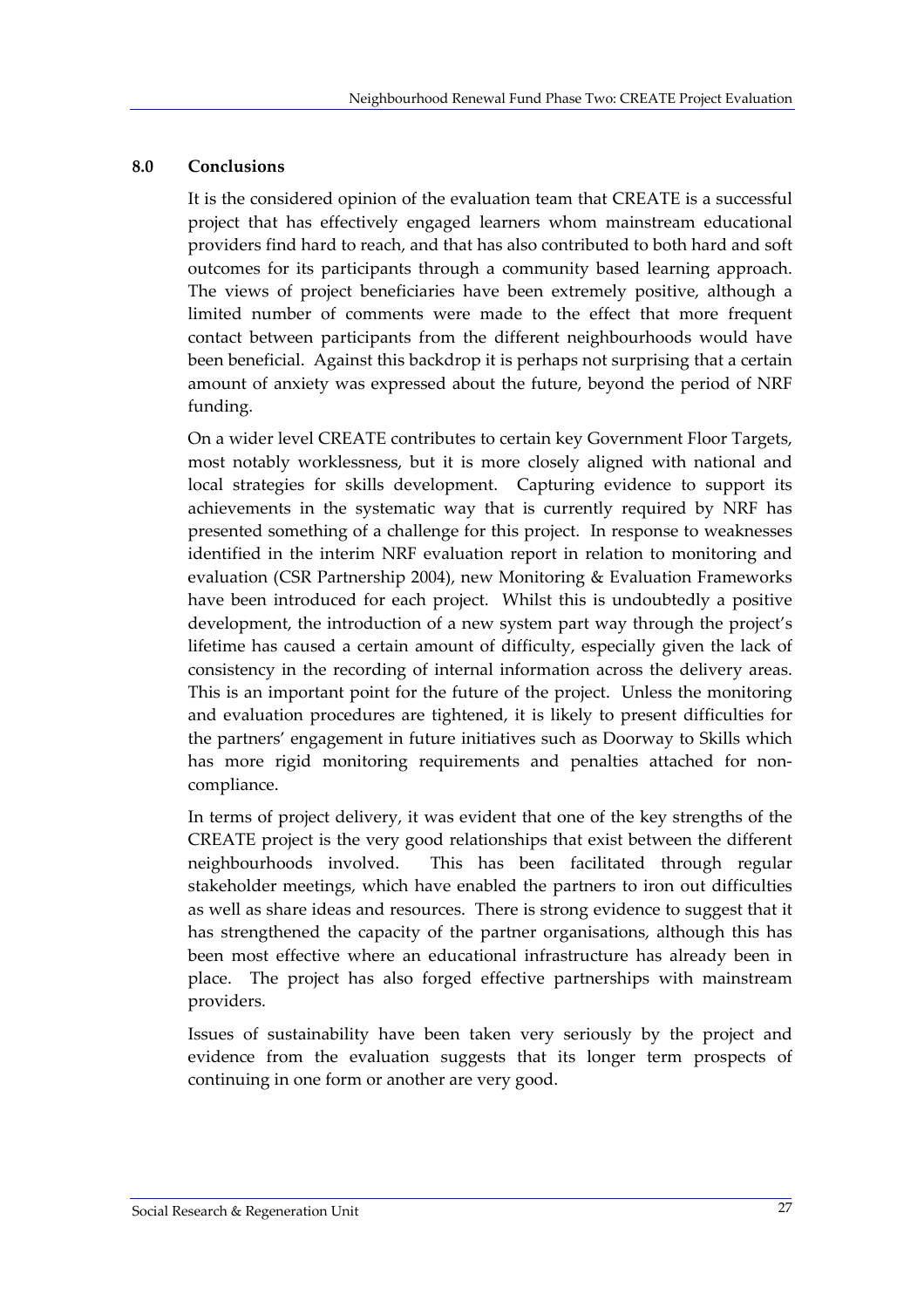#### **9.0 Recommendations and Lessons Learned**

This final section of the report outlines the recommendations and lessons learned from CREATE. The section confines itself to a discussion of the projectwide issues arising. It must be noted that since the project only has three months left to run within the current NRF funding period, it is not recommended that any changes are made to current CREATE activities. Rather, this section intends to add to the existing NRF evidence base and inform the delivery of future projects in Plymouth and beyond. It is based around three items:

**One: Consider the Lessons Learned from the Federation Approach**. Evidence from the evaluation seems to suggest that genuine partnership working has been cultivated through the federation approach adopted by CREATE. This has been facilitated in particular through regular stakeholder meetings and it is suggested that future initiatives learn from the model developed by CREATE, but also consider extending the approach by developing effective linkages between beneficiary groups as well as delivery partners.

**Two: Streamline Internal Reporting Procedures**. As a learning point for the future, it is recommended that projects being delivered by more than one organisation standardise their internal reporting procedures. This should help to facilitate a more consistent approach to monitoring and evaluation which will ultimately enable projects to evidence their outcomes systematically.

**Three: Consider the Implications of Short‐term Funding Streams on Local Communities**. Evidence from this evaluation and other research indicates that short term funding streams can be damaging to local communities if successful interventions are not sustained. This is part of the rationale for mainstreaming. In the case of CREATE, it is evident that the partners will continue to deliver community based learning activities but that the emphasis of the learning will shift in line with the priorities of the new funding streams they have secured. Continuity of existing provision was a cause of anxiety for many beneficiaries. It is suggested therefore that such issues are considered as part of the wider debate regarding the best use of future regeneration funding streams.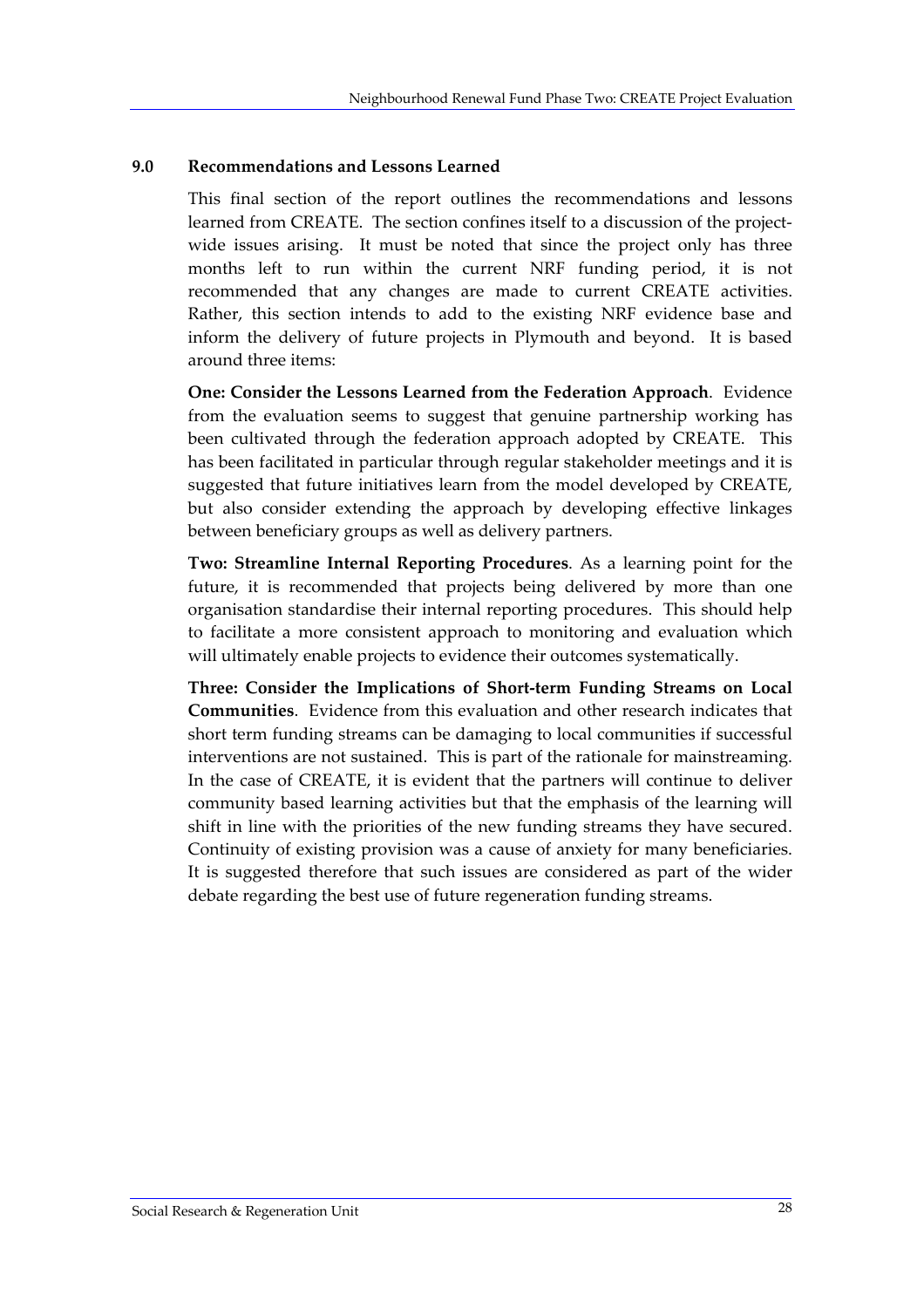#### **10. Bibliography**

Clay, M. (2004). *Evaluation Overview of the Five Areas Community Learning Activity Programme.* Internal document.

Create Project Neighbourhood Renewal Fund Phase Two Proposal.

- CSR Partnership. (2004). *Interim Evaluation of the Plymouth Neighbourhood Renewal Fund (NRF) Programme Final Report* (prepared for the Neighbourhood Renewal Sub‐Group of the Plymouth 2020 Partnership).
- DfES. (2003). *Skills Strategy White Paper 21st Century Skills*. London: HMSO.
- DfES. (2004). *Skills Alliance: Skills Strategy Progress Report*. London: HMSO.
- LSC. (2004). *Working Together: A Strategy for the Voluntary and Community Sector and the Learning Skills Council.* Coventry: Learning and Skills Council.
- OPDM. (2002). *The Learning Curve: Developing Skill and Knowledge for Neighbourhood Renewal Main Report*. London: HMSO.
- Plymouth City Council. (2002). *Neighbourhood Renewal Strategy 2002 – 2007.* Plymouth: Plymouth City Council.
- Plymouth City Council. (2004). *Plymouth Neighbourhood Renewal Local Learning Plan 2003 – 2008.* Plymouth: Plymouth City Council.
- Social Exclusion Unit. (2001). *A New Commitment to Neighbourhood Renewal: National Strategy Action Plan*. London: HMSO.
- Turner, C. & Casey, L. (2005). Neighbourhood Learning for Regeneration: Lessons and Case Studies from the Neighbourhood Learning in Deprived Communities Fund. Leicester: NIACE.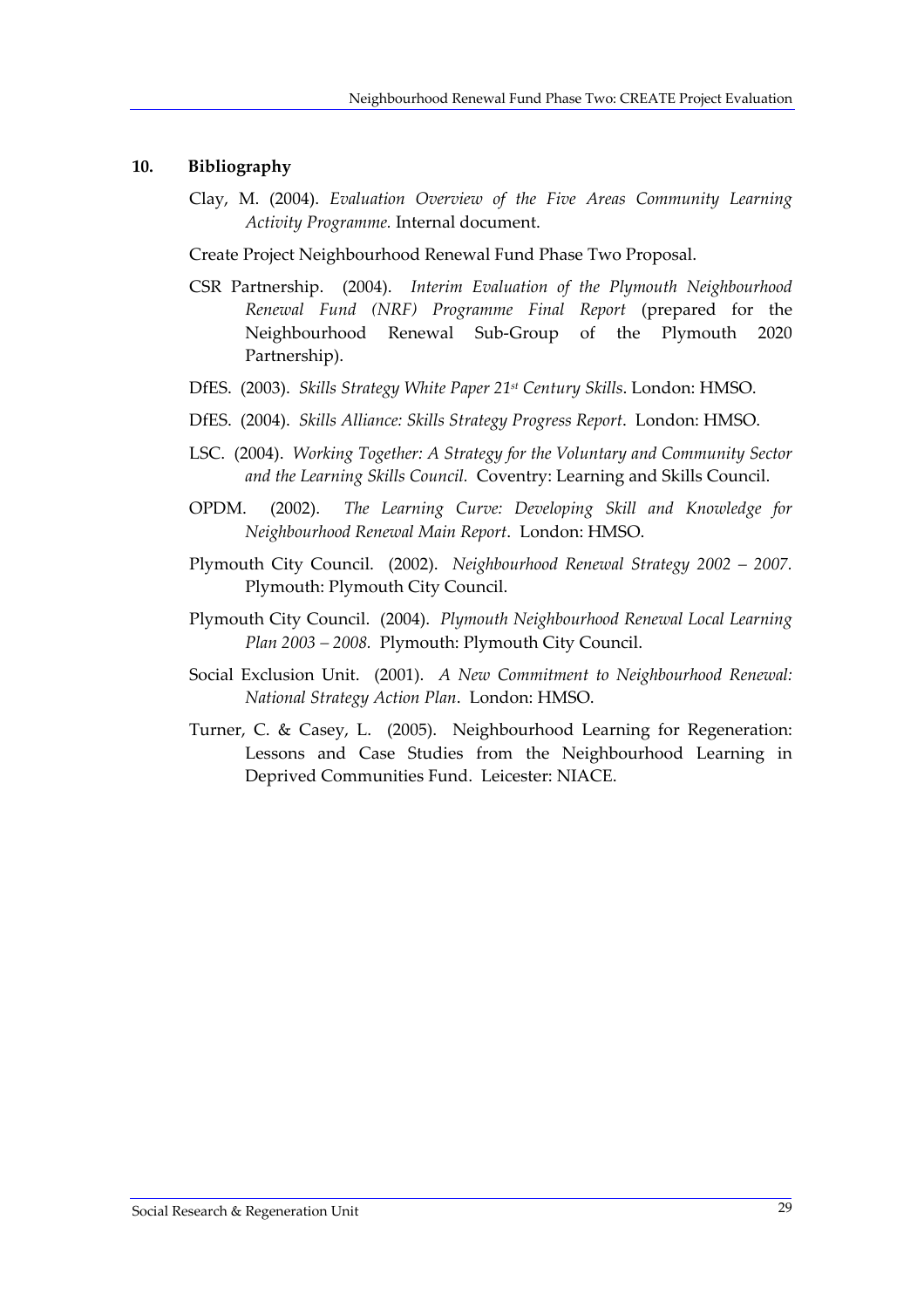# APPENDIX

**Appendix A: Government Floor Targets 2004**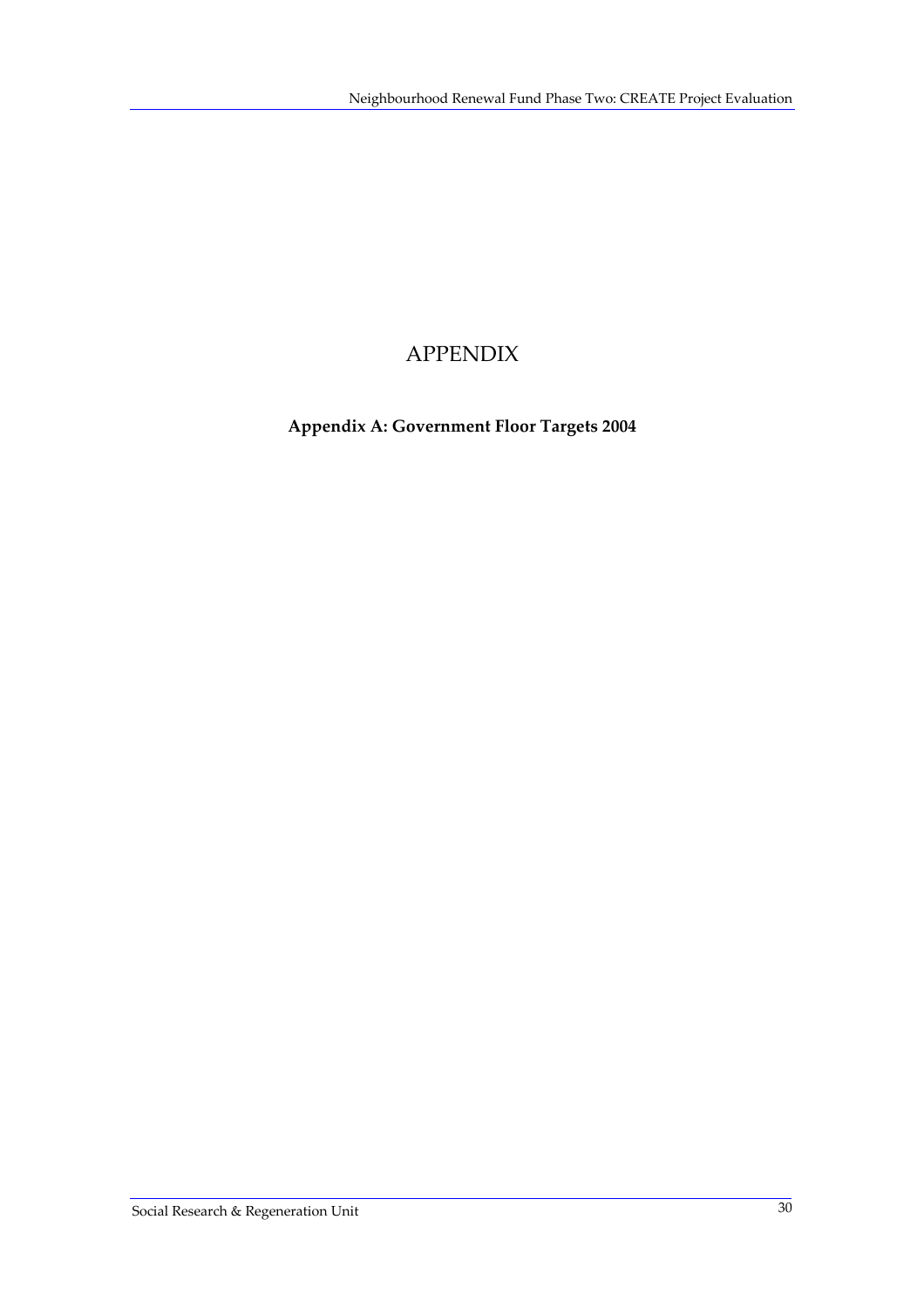## **Appendix A: Government Floor Targets 2004**

### **Housing**

## **ODPM**

### *Decent Homes*

By 2010, bring all social housing into a decent condition with most of this improvement taking place in deprived areas, and for vulnerable households in the private sector, including families with children, increase the proportion who live in homes that are in decent condition. **(PSA7)**

#### *Fire Fatalities*

No local fire and rescue authority having a fatality rate, from accidental fires in the home, more than 1.25 times the national average by 2010. **(PSA 3)**

# **Liveability**

Lead the delivery of cleaner, safer and greener public spaces and improvement of the quality of the built environment in deprived areas and across the country, with measurable improvement by 2008. **(PSA 8)**

#### **Education**

### **Department for Education and Skills**

#### *Children's Development*

Improve children's communication, social and emotional development so that by 2008 50% of children reach a good level of development at the end of the Foundation Stage and reduce inequalities between the level of development achieved by children in the 20% most disadvantaged areas and the rest of England. **(PSA 1)** (Sure Start Unit target, joint with the Department for Work and Pensions).

#### *Age 11*

Raise standards in English & maths so that:

- By 2006, 85% of 11 year olds achieve level 4 or above, with this level of performance sustained to 2008; and
- $\div$  By 2008, the proportion of schools in which fewer than 65% of pupils achieve level 4 or above is reduced by 40%. **(PSA 6)**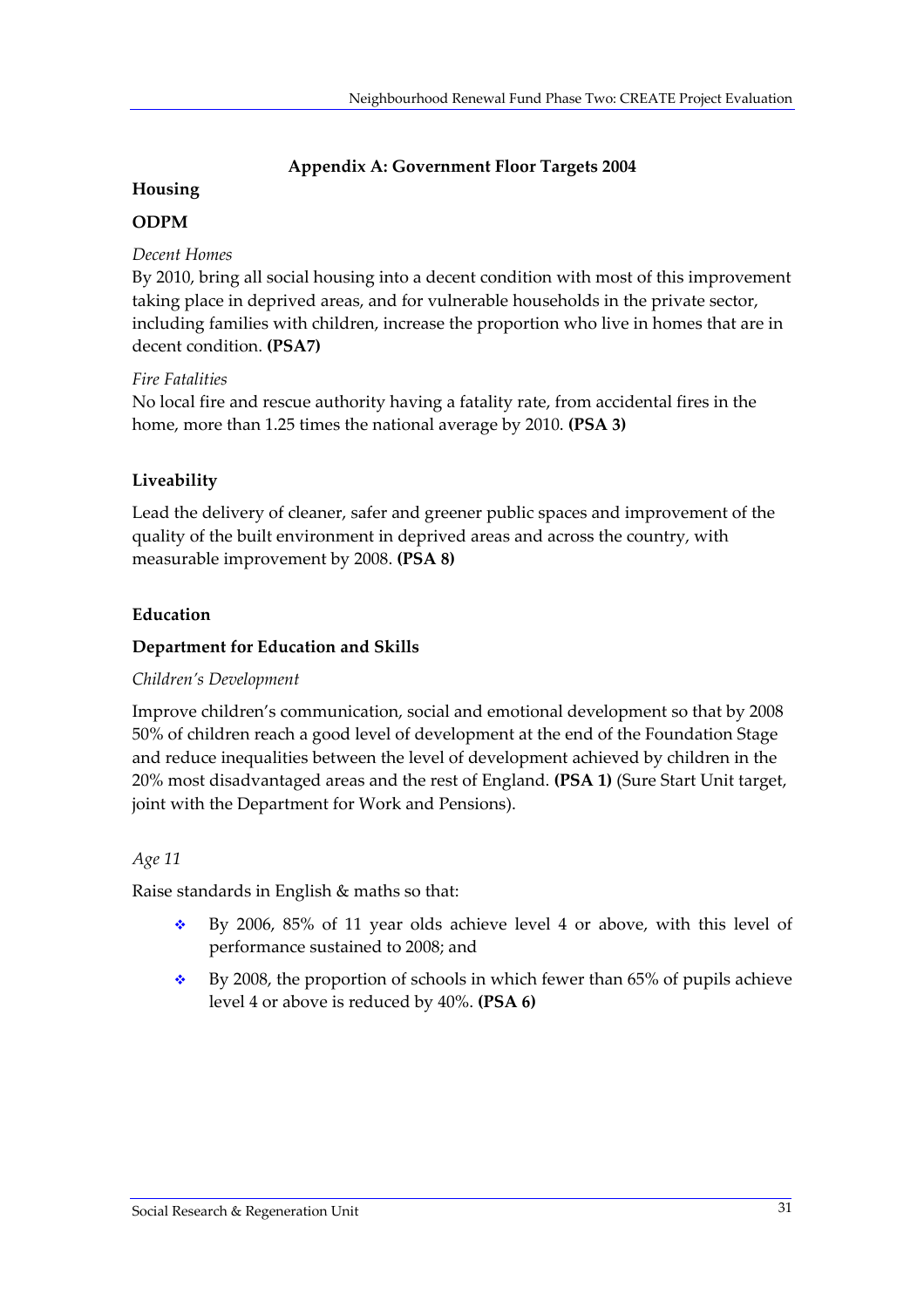## *Age 14*

Raise standards in English, maths, ICT and science in secondary education so that:

- By 2007, 85% of 14 year olds achieve level 5 or above in English, maths and ICT (80% in science) nationally, with this level of performance sustained to 2008; and
- $\div$  By 2008, in all school at least 50% of pupils achieve level 5 or above in each of English, maths and science. **(PSA 7)**

## *Age 16*

By 2008, 60% of those aged 16 to achieve the equivalent of 5 GCSEs at grades A\* to C; and in all schools at least 20% of pupils to achieve this standard by 2004, rising to 25% by 2006 and 30% by 2008. **(PSA 10)**

## *Teenage Conception*

Reduce the under‐18 conception rate by 50% by 2010 as part of a broader strategy to improve sexual health. (Joint with Department of Health)

## **Health**

#### **Department of Health**

#### *Life expectancy*

Substantially reduce mortality rates by 2010:

- From heart disease and stroke and related diseases by at least  $40\%$  in people under 75, with at least a 40% reduction in the equalities gap between the fifth of areas with the worst health and deprivation indicators and the population as a whole;
- From cancer by at least 20% in people under 75, with a reduction in the inequalities gap of at least 6% between the fifth of areas with the worst health and deprivation indicators and the population as a whole. **(PSA 1)**

#### *Health inequalities*

Reduce health inequalities by 10% by 2010 as measured by infant mortality and life expectancy at birth

Tackle the underlying determinants of ill health and health inequalities by:

Reducing adult smoking rates to 21% or less by 2010, with a reduction in prevalence among routine and manual groups to 26% or less;